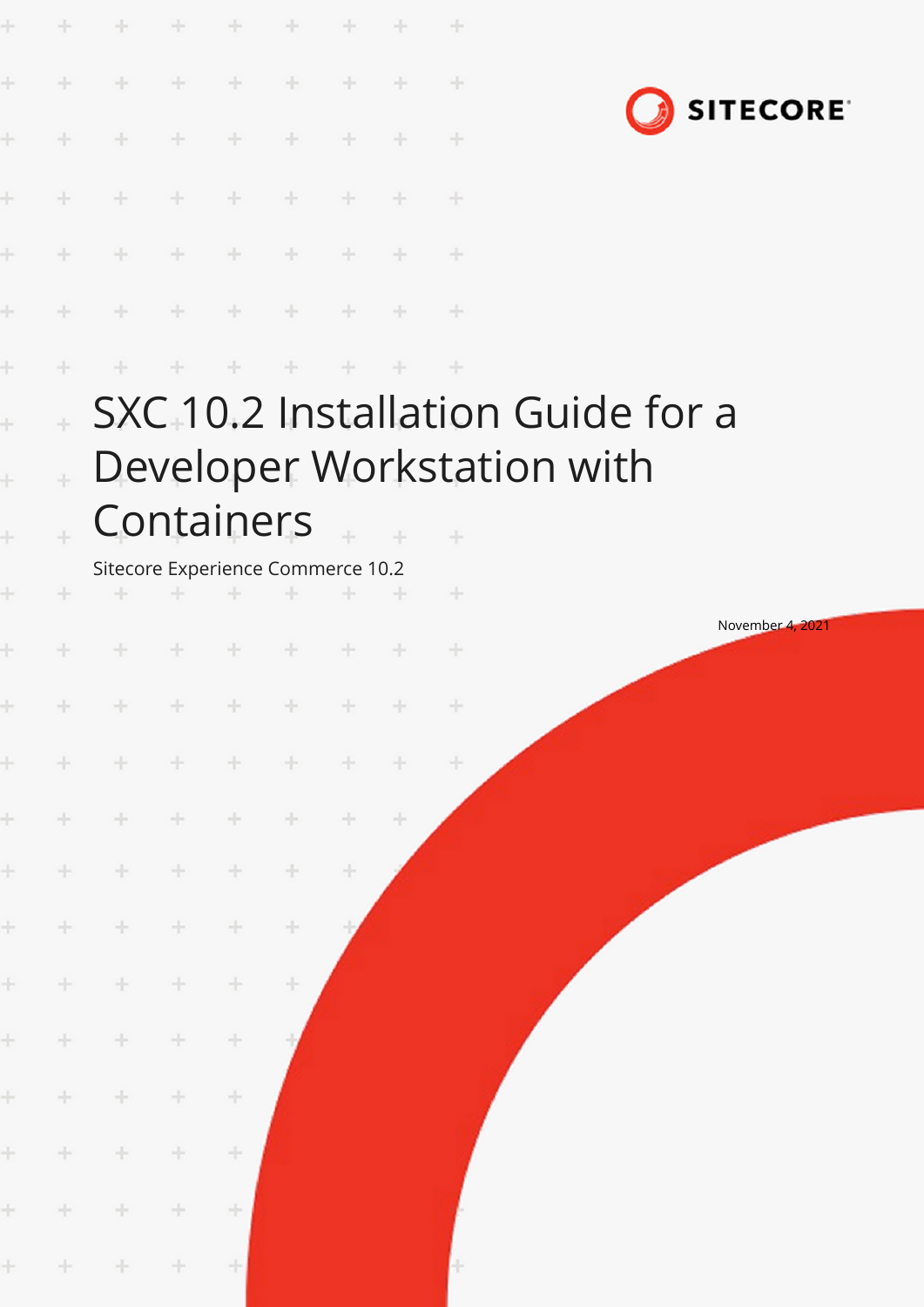

# **Table of Contents**

| 5. Appendix A: Using existing Solr and SQL services in a Commerce Docker deployment  30   |  |
|-------------------------------------------------------------------------------------------|--|
| 5.1. Configure a Commerce Docker container deployment to use an existing SQL service  30  |  |
| 5.2. Configure a Commerce Docker container deployment to use an existing Solr service  31 |  |
|                                                                                           |  |
| 5.4. Additional consideration when deploying the containerized solution  32               |  |
|                                                                                           |  |
|                                                                                           |  |
|                                                                                           |  |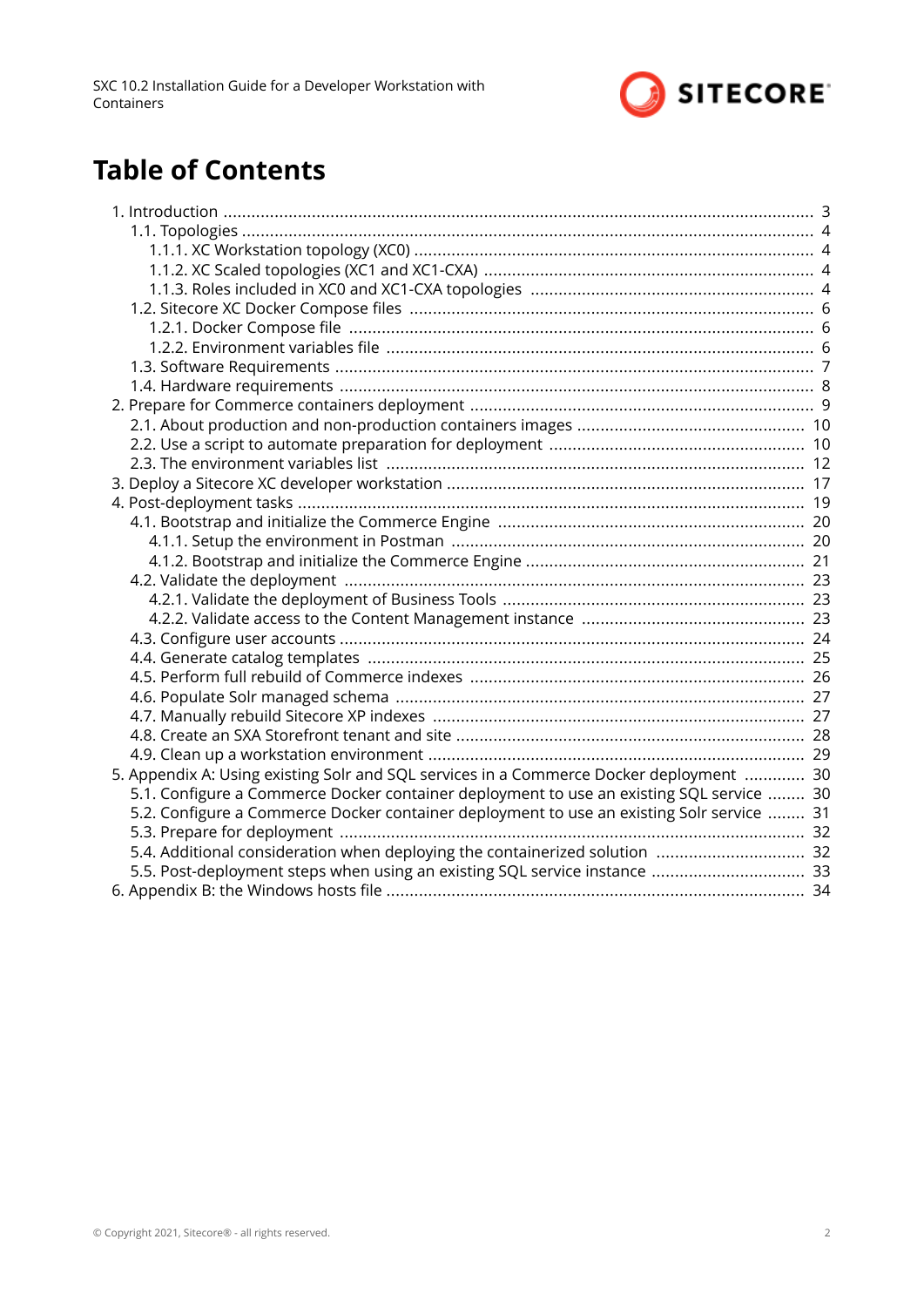

# <span id="page-2-0"></span>**1. Introduction**

Sitecore Experience Commerce uses Docker Compose as the container orchestrator on developer workstations. Docker Compose is a simple container deployment tool that is bundled with Docker for Windows. You can use other tools to deploy Sitecore container images, but we recommend that you use Docker Compose to deploy the containers that form Sitecore Experience Commerce.

This guide provides step-by-step instructions for installing Sitecore Experience Commerce on a developer workstation, based on the sample images that are included in the Sitecore Commerce Container SDK package, available on the [Sitecore Downloads](https://dev.sitecore.net/Downloads/Sitecore_Commerce/102/Sitecore_Experience_Commerce_102.aspx) site.

For information on installing Sitecore Experience Commerce using Kubernetes in a production environment, download the [Sitecore XC Installation Guide for Production Deployments with](https://dev.sitecore.net/Downloads/Sitecore_Commerce/102/Sitecore_Experience_Commerce_102.aspx) [Kubernetes.](https://dev.sitecore.net/Downloads/Sitecore_Commerce/102/Sitecore_Experience_Commerce_102.aspx)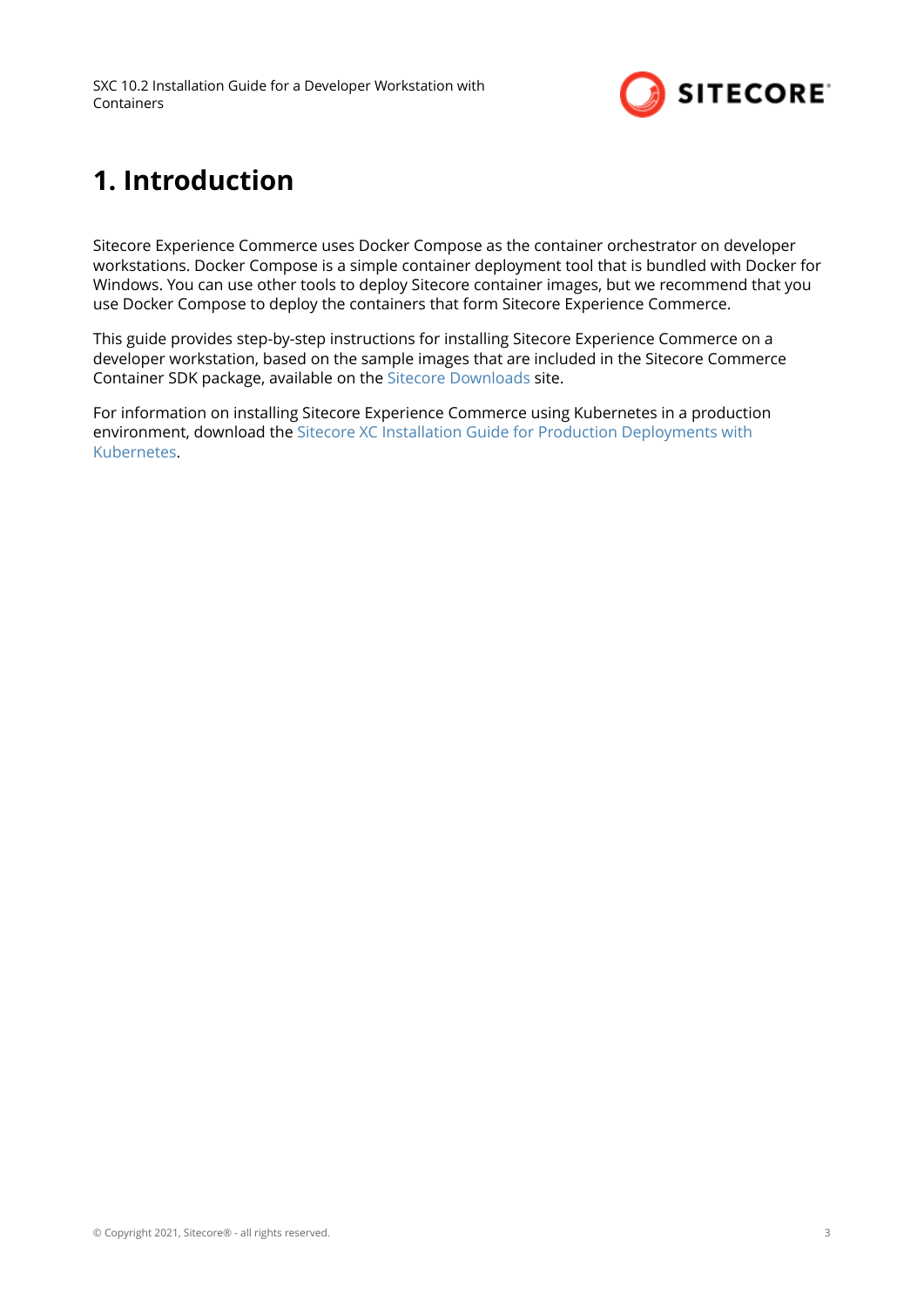

# <span id="page-3-0"></span>**1.1. Topologies**

The Sitecore Commerce Container SDK provides container images that allows you to install Sitecore XC on a developer workstation in the following topologies:

- XC Workstation topology (XC0)
- XC Scaled topology (XC1 and SX1-CXA)

### **1.1.1. XC Workstation topology (XC0)**

The XC0 topology is used to deploy the Commerce Engine only, in a Docker workstation developer environment. This topology is not intended for production deployment. It is designed to reduce memory overhead, reduce download size, improve startup/shutdown time, and reduce complexity.

### **NOTE**

The XC0 topology for developer workstation *does not* include container images for the SXA storefront or supporting modules.

For a deployment that includes the modules required to deploy the SXA storefront, you must install the XC1-CXA topology.

### **1.1.2. XC Scaled topologies (XC1 and XC1-CXA)**

The Sitecore Commerce Container SDK includes two XC scaled topologies:

• The XC1-CXA topology is for a scaled Commerce deployment. The XC1-CXA topology includes container images of modules required to support the SXA Storefront. This is the topology you need to deploy if you want the SXA Storefront in your development environment.

#### **NOTE**

The XC1-CXA topology does not include a default storefront site configuration. The topology provides container images of all supporting modules required to create a tenant and SXA Storefront site as post-deployment steps.

• The XC1 topology is for a scaled deployment that *excludes* modules supporting the SXA Storefront. You use this topology in a scaled, Commerce Engine only deployment, that does not use the SXA Storefront.

#### **NOTE**

The Sitecore Commerce Container SDK does not include all Docker compose YAML files required to deploy the container images of the XC1 topology.

The resources required to run XC in a non-production deployment can be significant but are required to mimic the exact configuration that is used in production. In non-production deployments, we recommend that you run XC with the [workstation hardware requirements.](#page-7-0)

### **1.1.3. Roles included in XC0 and XC1-CXA topologies**

The XC0 and XC1-CXA topologies include container images for Sitecore roles and for external services.

The following table lists the Sitecore roles that are included in the XC0 and XC1-CXA topologies, respectively.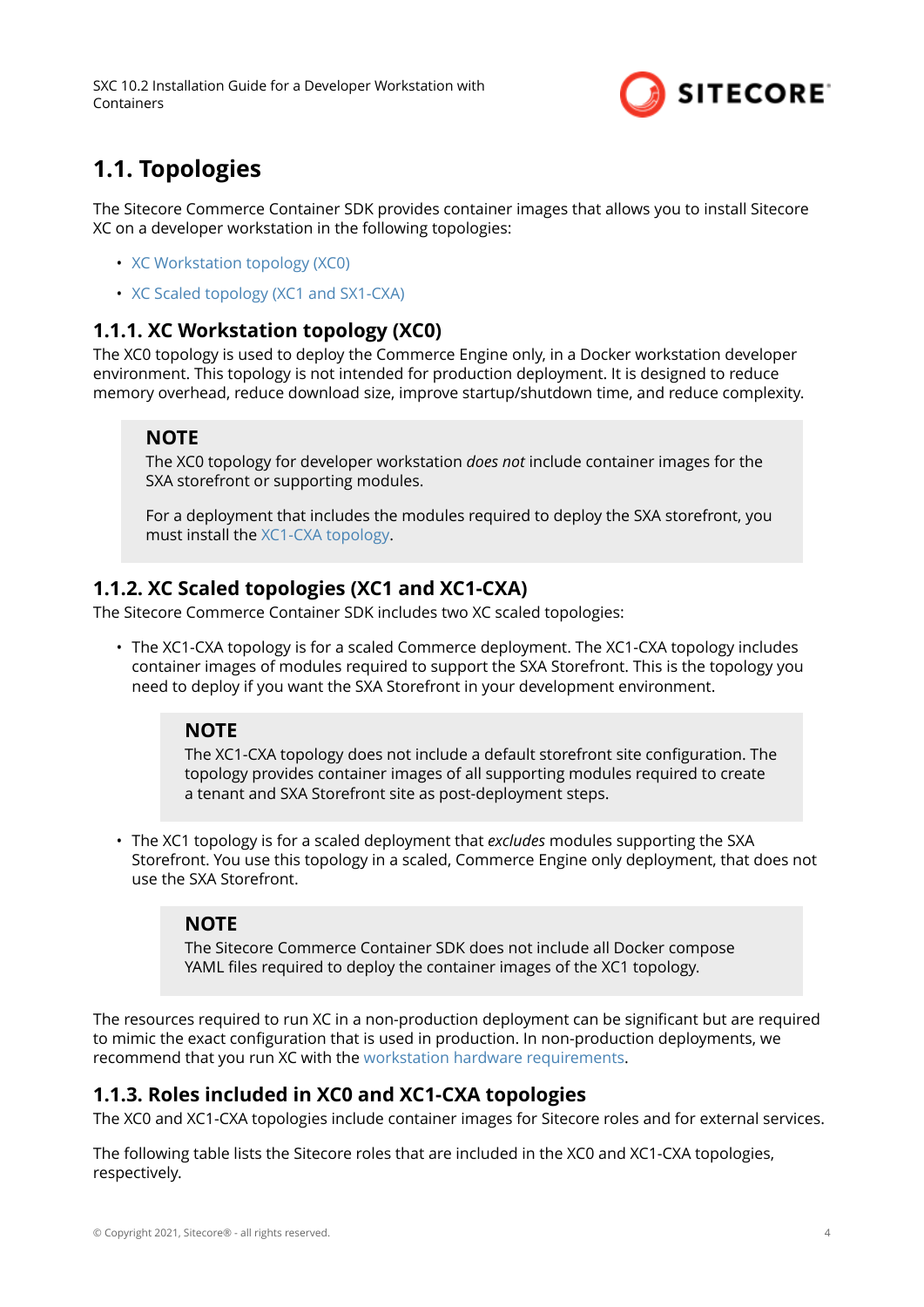

### **NOTE**

Sitecore XP and Sitecore XC asset images are provided as samples and are only suitable for non-production deployment.

You must create your own set of container images from your customized Commerce solution.

| <b>Sitecore roles</b>                    | <b>XC0 topology</b> | <b>XC1-CXA topology</b> |
|------------------------------------------|---------------------|-------------------------|
| Sitecore Identity Server                 | ✓                   | ✓                       |
| Sitecore Commerce Business Tools (BizFX) | ✓                   | ✓                       |
| Sitecore Commerce Authoring              | ✓                   | ✓                       |
| Sitecore Commerce Shops                  | ✓                   | ✓                       |
| <b>Sitecore Commerce Minions</b>         | ✓                   | ✓                       |
| XDB Search Worker                        | ✓                   | ✓                       |
| Marketing Automation Engine              | ✓                   | ✓                       |
| <b>Sitecore Cortex Processing Engine</b> | ✓                   | ✓                       |
| xConnect Server (Standalone)             | ✓                   |                         |
| Content Management (Standalone CM/CD)    | ✓                   |                         |
| xConnect Server                          |                     | ✓                       |
| Content Management                       |                     | ✓                       |
| Content Delivery                         |                     | ✓                       |
| XDB Processing                           |                     | ✓                       |
| XDB Reporting service                    |                     | ✓                       |
| <b>XDB Collection service</b>            |                     | ✓                       |
| XDB Search service                       |                     | ✓                       |
| XDB Reference Data service               |                     | ✓                       |
| Marketing Automation Reporting           |                     | ✓                       |

In addition to the Sitecore roles, the XC0 and XC1-CXA topologies include sample container images of external services.

#### **NOTE**

The external services are provided as non-production container images to facilitate the deployment of the Sitecore XC sample solution in a development environment. They are not intended nor suitable for production deployment.

- Microsoft SQL Server
- Apache Solr
- RedisLabs Redis Server
- Traefik Reverse Proxy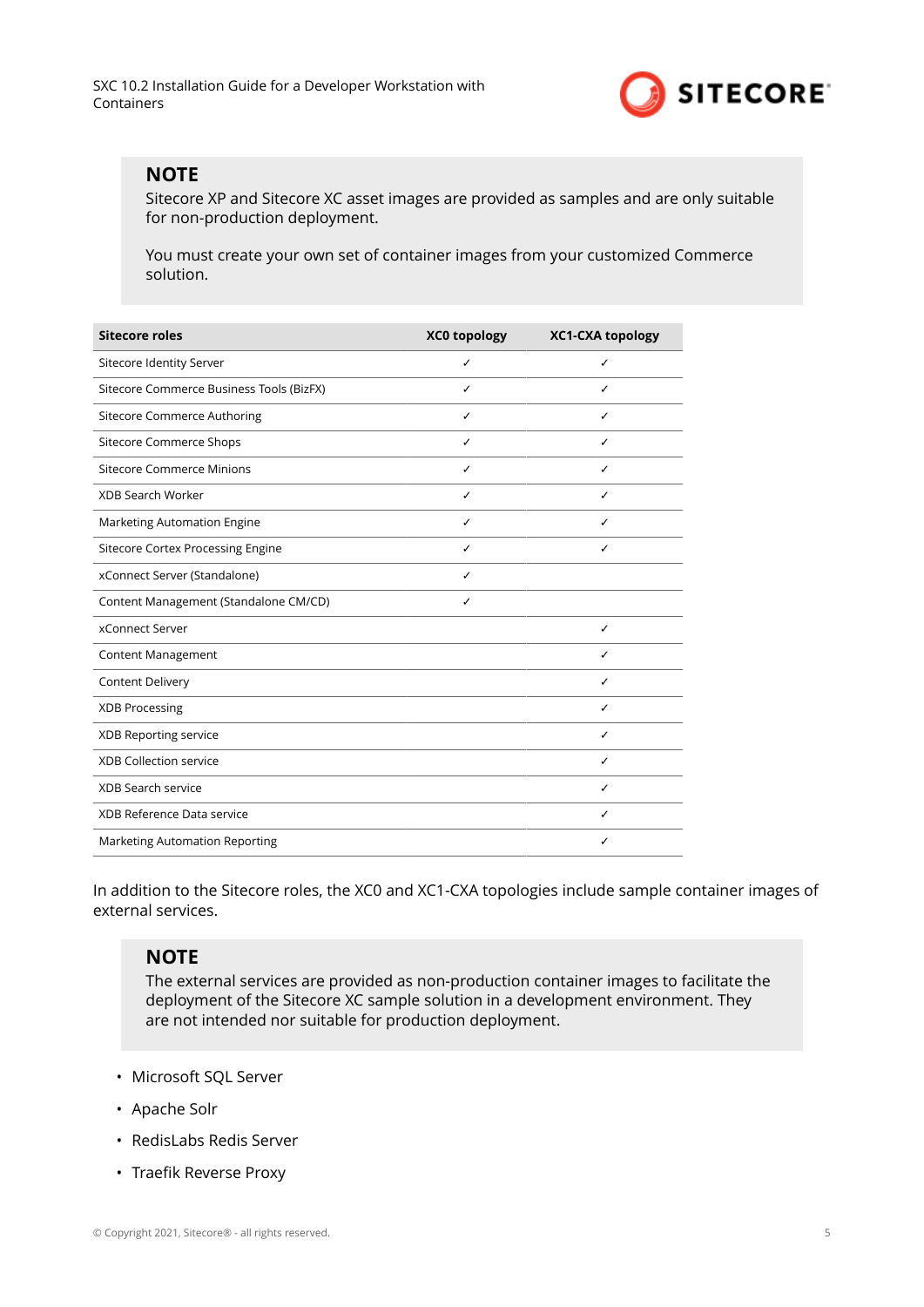

## <span id="page-5-0"></span>**1.2. Sitecore XC Docker Compose files**

Overview of how Docker Compose files are used in a Sitecore XC deployment and the information they contain about containers and configurations.

To deploy the containers, Sitecore Docker Compose requires the following files

- The docker-compose. yml file
- The .env file

#### **NOTE**

The Docker Compose files for each Sitecore XC topology are included in the Sitecore Commerce Container SDK.

#### **1.2.1. Docker Compose file**

The Docker Compose configuration file is a text file ( $docker-compose$ .  $vm1$ ) that contains information about the different containers and configuration of each Sitecore role in the deployment topology. The Docker Compose file is the main configuration file that the  $\text{docker-compose}$  command uses.

#### **1.2.2. Environment variables file**

The environment variable configuration file is a text file ( . env) that stores the configuration information for the environment you want to deploy. The [sample](#page-11-0)  $\mu$  env file provides default values for any environment variables referenced in the Docker Compose file. You can edit this file outside the main Docker Compose configuration, that is, using a text editor without using docker-compose command line utility.

The environment variables are the preferred mechanism for passing configuration settings into containers.

The following example shows how, for example, the  $msq1$  service role in the  $compose.ym1$  file uses an environment variable defined in the . env file to configure the SQL Server SA password (SA\_PASSWORD):

```
``` mssql:
        isolation: ${ISOLATION}
       image: ${XP_SITECORE_DOCKER_REGISTRY}nonproduction/mssql-developer:2017-${XP_SITECORE_TAG}
        restart: unless-stopped
        environment:
            SA_PASSWORD: ${SQL_SA_PASSWORD}
            ACCEPT_EULA: "Y"
            ports:
                 -"14330:1433"
             volumes:
                 -type: bind
                source: c:\containers\mssql-data
             target: c:\data
\sum_{i=1}^n
```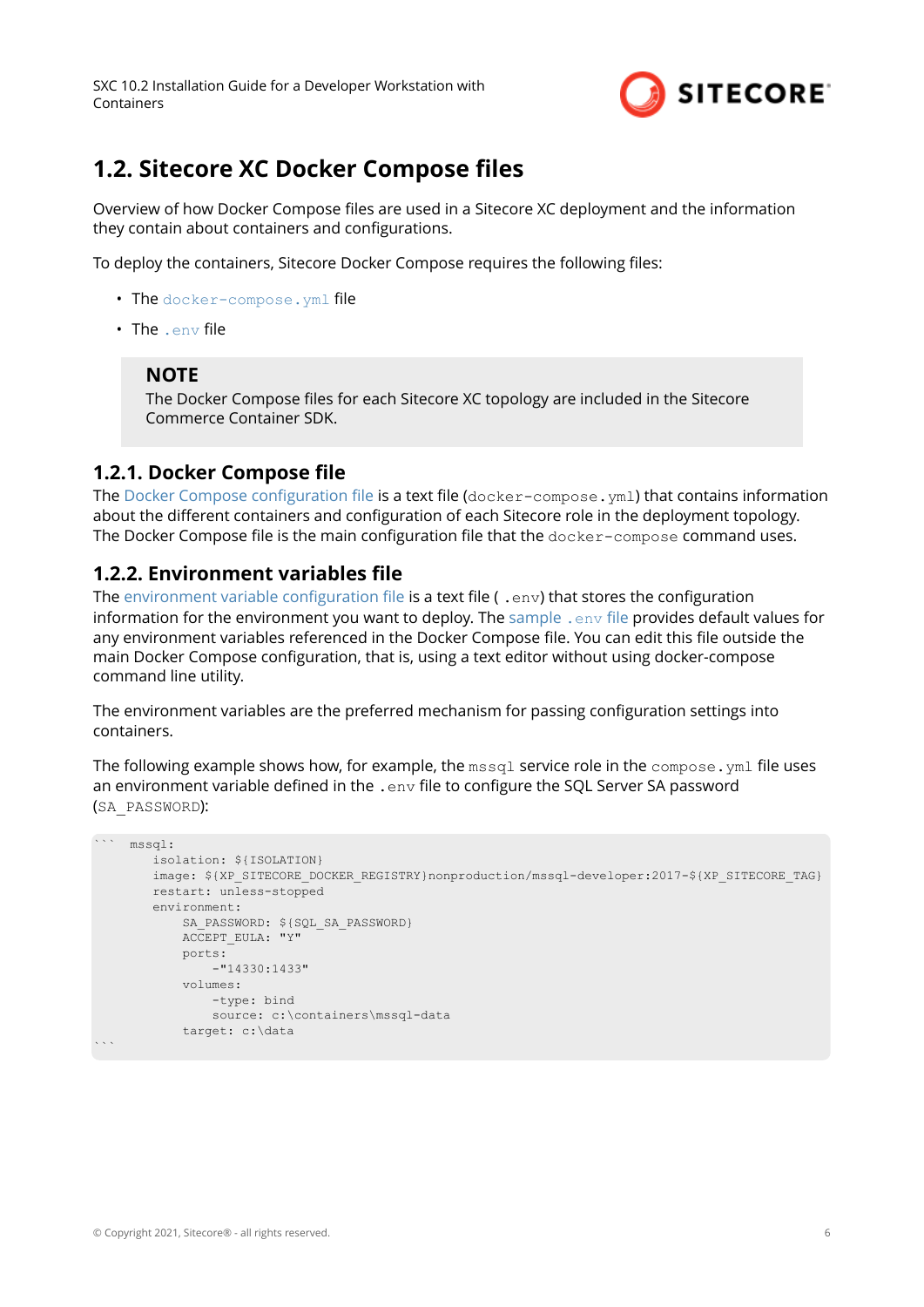

# <span id="page-6-0"></span>**1.3. Software Requirements**

The following are software requirements for installing Sitecore Experience Commerce 10.2 with containers on your developer workstation:

- Operating system:
	- Windows 10 1809 or later
	- Windows Server 1809 or later.

#### **NOTE**

For more information about Windows and containers compatibility for running containers in Hyper-V isolation and process isolation mode, refer to [Microsoft's documentation.](https://docs.microsoft.com/en-us/virtualization/windowscontainers/deploy-containers/version-compatibility?tabs=windows-server-2022%2Cwindows-10-21H1)

- Microsoft PowerShell 5.1
- [Docker Desktop for Windows](https://docs.docker.com/docker-for-windows/install/)
- [Sitecore Commerce Container SDK](https://dev.sitecore.net/Downloads/Sitecore_Commerce/102/Sitecore_Experience_Commerce_102.aspx)

#### **NOTE**

You must extract the Docker Compose configuration folder for the desired topology.

See this [article](https://kb.sitecore.net/articles/804595) for additional details about Sitecore XC software compatibility for this release.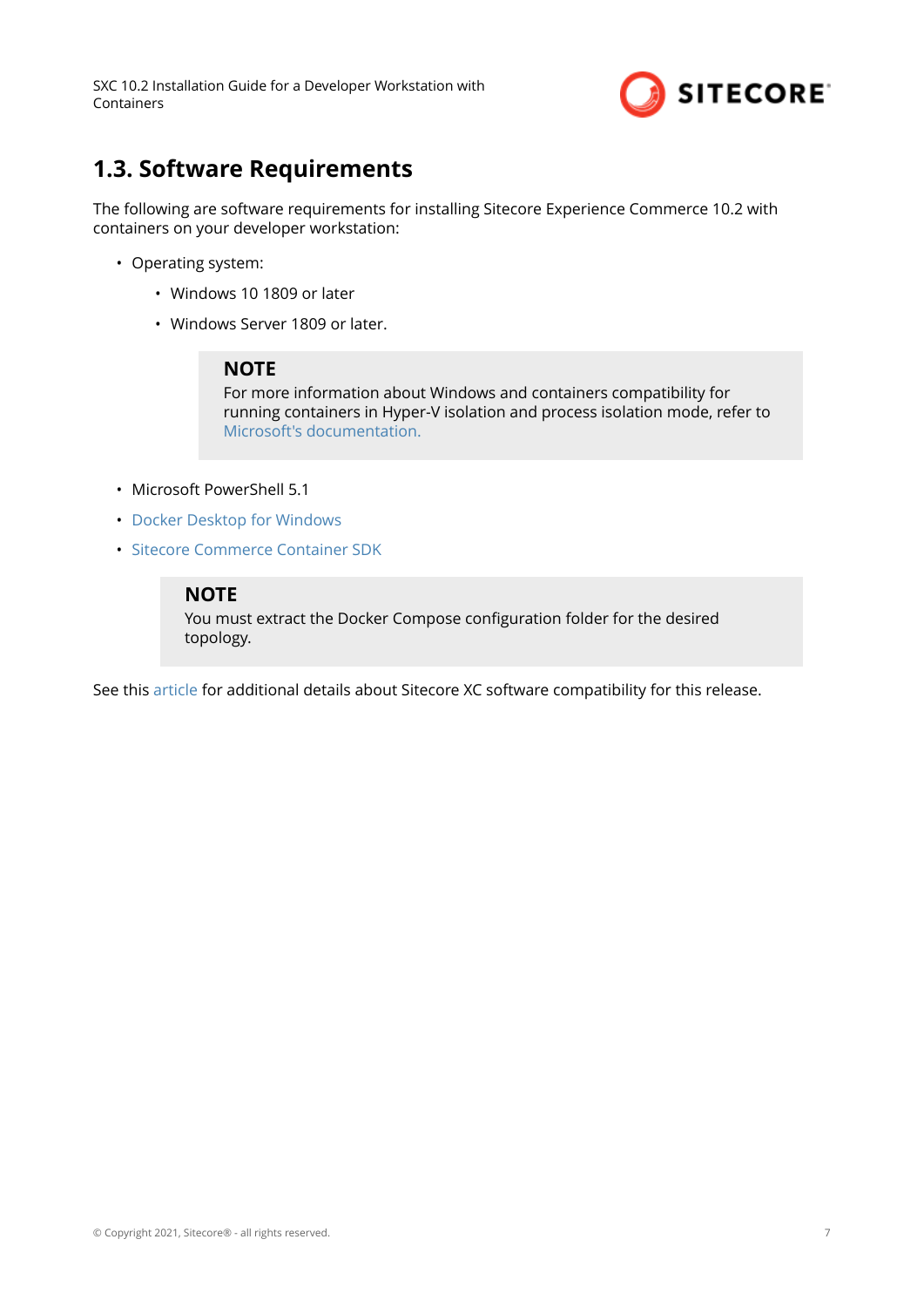

# <span id="page-7-0"></span>**1.4. Hardware requirements**

The following are hardware requirements for installing Sitecore Experience Commerce with containers on your developer workstation:

• RAM

We recommend that a developer workstation has a minimum of 32GB of RAM.

• CPU

We recommend a quad core or higher.

• Disk

Sitecore container images require approximately 25 GB of free disk space. We recommend the use of solid-state drive (SSD) disks for optimal performance when downloading and running Docker containers.

### **NOTE**

The type of disks used for SQL Server and Solr can have a significant impact on performance.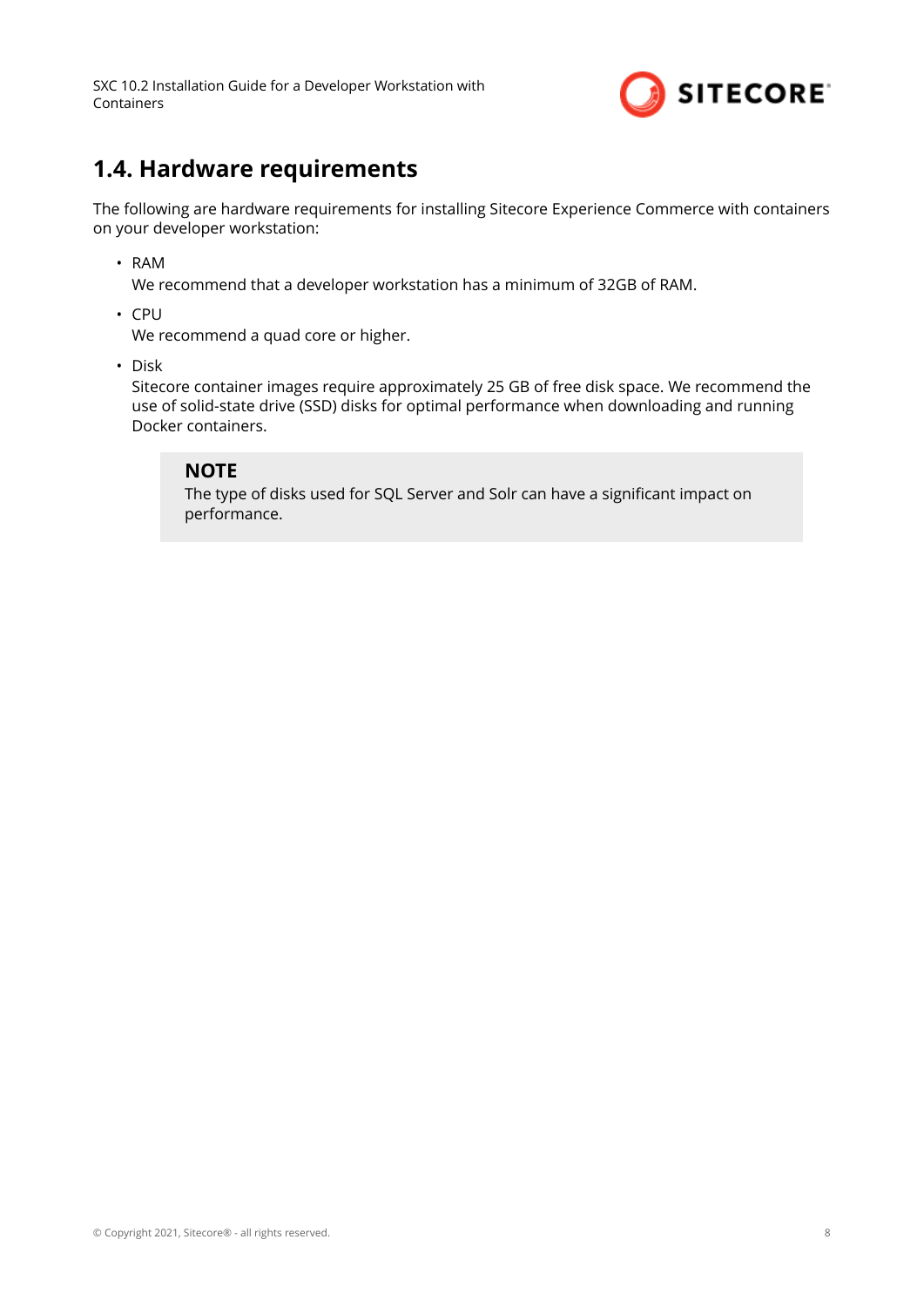

# <span id="page-8-0"></span>**2. Prepare for Commerce containers deployment**

Before you can deploy the Sitecore XC containers, there are some concepts you need to be familiar with, and some procedures you need perform.

To prepare for Commerce container deployment:

- [Read about production and non-production container images](#page-9-0)
- Familiarize yourself with [environment variables.](#page-11-0)
- [Download](https://dev.sitecore.net/Downloads/Sitecore_Commerce/102/Sitecore_Experience_Commerce_102.aspx) the Sitecore. Commerce. Container. SDK. \*. \*. \*. ZIP package and familiarize yourself with its content. For a description of the SDK, see this [topic](https://doc.sitecore.com/developers/102/sitecore-experience-commerce/en/sitecore-commerce-container-sdk.html).
- Familiarize yourself with the [ComposeInit script.](#page-9-0)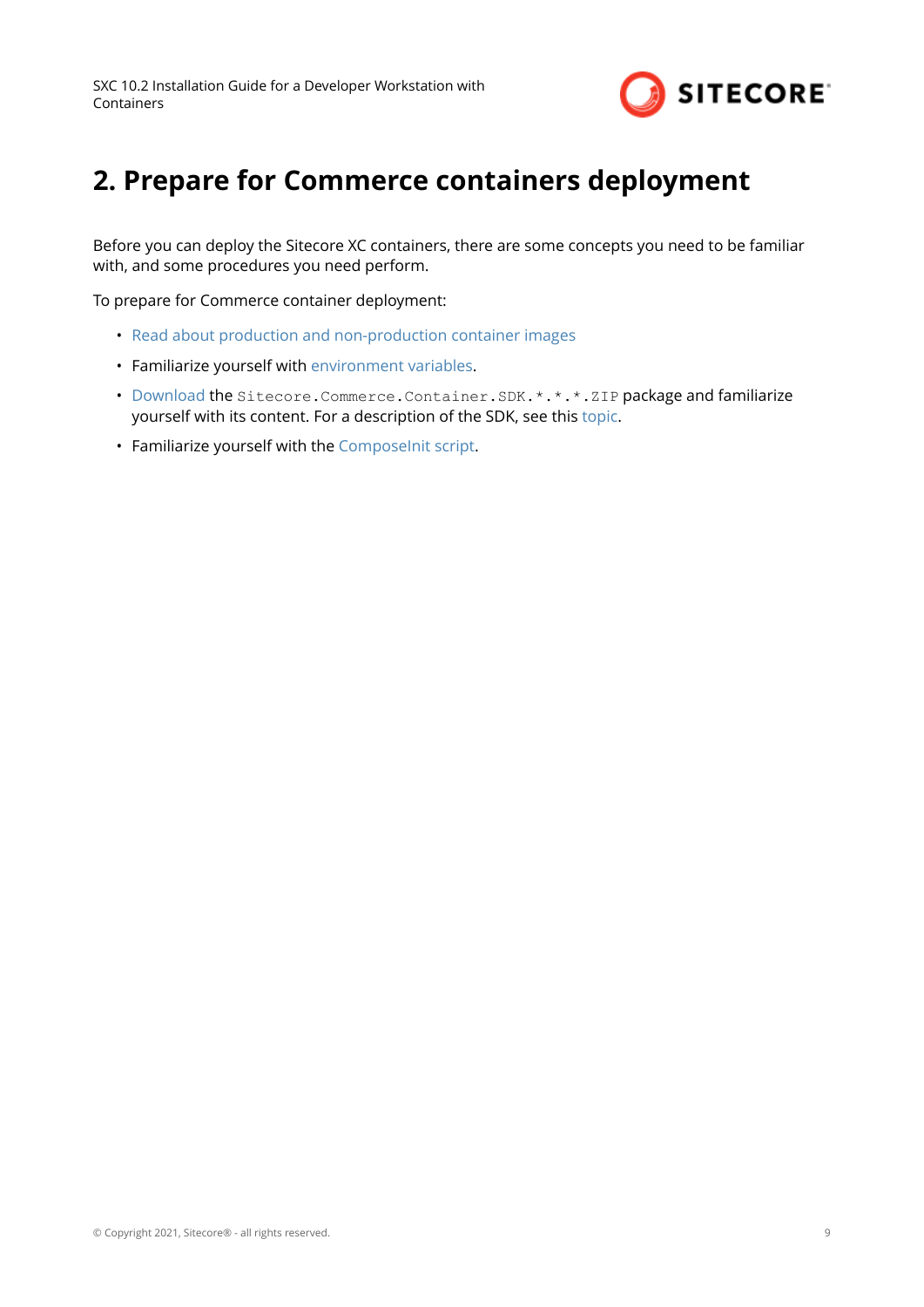

# <span id="page-9-0"></span>**2.1. About production and non-production containers images**

Sitecore XC Docker images that are provided as samples are not suitable for a production environment.

Sitecore provides non-production Docker images for Microsoft SQL Server, Apache Solr, and RedisLabs Redis that are only for use on developer workstations. These images are preloaded with the required database and search configurations that are specific to each product and are designed to facilitate rapid deployment.

Every container image that has the type=nonproduction label is not supported in production environments. No warranty or extended support is provided for images that are labelled for nonproduction.

### **IMPORTANT**

The non-production services do not follow the best practices for hosting a production environment and should not be considered as a basis for production environments.

## **2.2. Use a script to automate preparation for deployment**

The [Sitecore.Commerce.Container.SDK](https://doc.sitecore.com/en/developers/102/sitecore-experience-commerce/sitecore-commerce-container-sdk.html) provides a script that automates some of the preparation tasks for Sitecore deployment to a developer machine. The path to the script file is as follows: Sitecore.Commerce.Container.SDK/scripts/ComposeInit.ps1.

The ComposeInit.ps1 script lets you set the mandatory variable values that are required to deploy a minimally customized Sitecore XC developer environment, in the XC1-CXA configuration topology.

The ComposeInit.ps1 script performs the following actions:

- Compresses the Sitecore license file.
- Creates the Identity Server token signing certificate.
- Populates environment variables in the .env file.

#### **NOTE**

For a brief description of all variables contained in the .env file and their default values, see [the environment variables list](#page-11-0).

- Updates Traefik configuration if custom host names are used.
- Updates Windows hosts names.

To execute the ComposeInit.ps1 script:

1. Make sure to have values for the following variables at hand: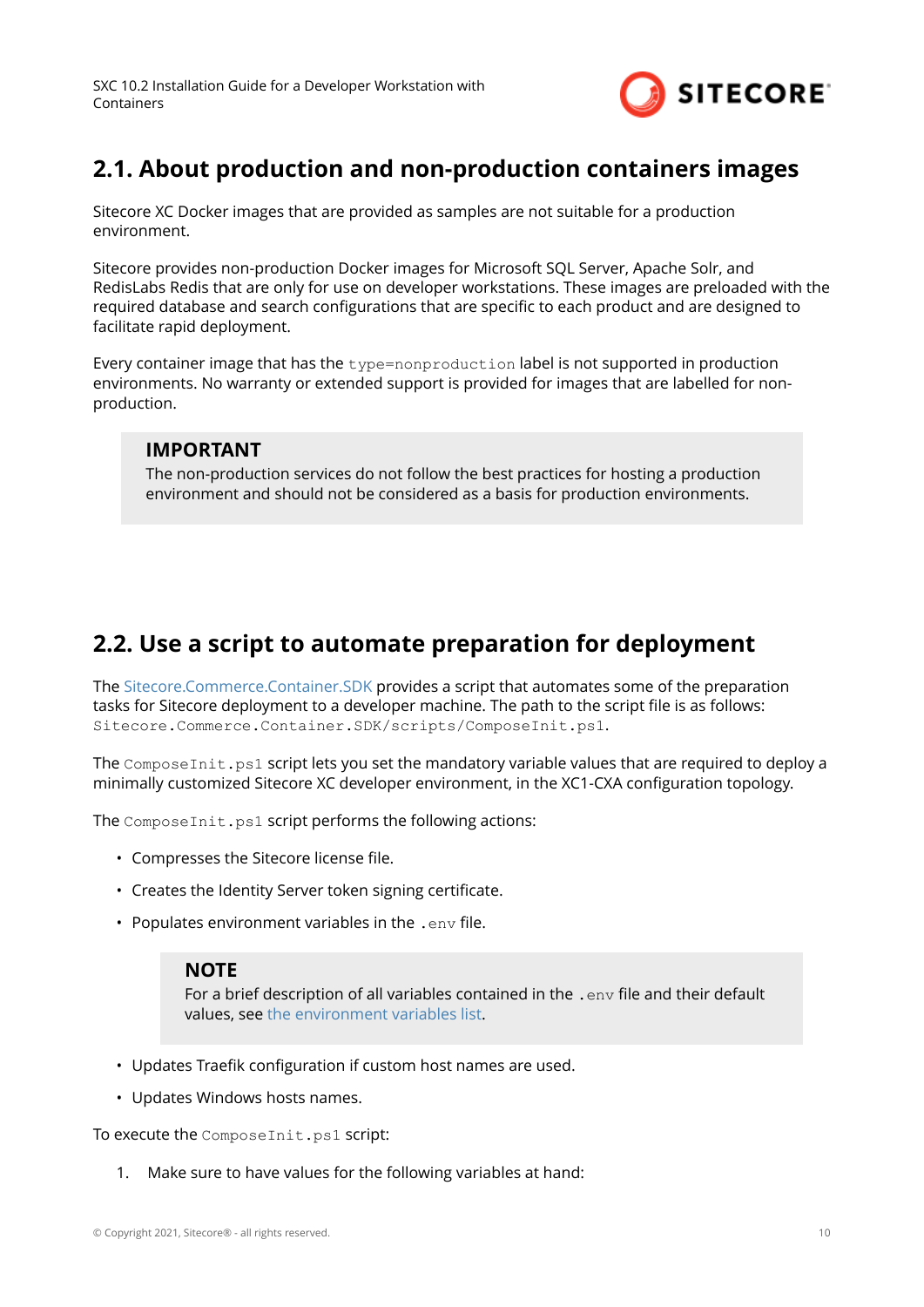

### **NOTE**

These are the values required in a minimally customized environment. All other parameters use default values (paths) based on the structure of the Sitecore.Commerce.Container.SDK.

- LicenseXmlPath
- BraintreeEnvironment
- BraintreeMerchantId
- BraintreePublicKey
- BrainTreePrivateKey

#### **NOTE**

By default, the script deploys the XC1-CXA topology.

2. Open a PowerShell window, replace the parameterized variable values with your own, and then run the sample script:

```
/ComposeInit.ps1 -LicenseXmlPath <pathToSitecoreLicense> -BraintreeEnvironment 
<BraintreeEnvironment> -BraintreeMerchantId <BraintreeMerchantId>-BraintreePublicKey 
<BraintreePublickey> -BraintreePrivateKey <BraintreePrivateKey>
```
The script creates the following Docker container volumes under the default path c:\containers:

- cm\domains-shared
- cd\domains-shared
- mssql-data
- solr-data

#### **NOTE**

If you change any paths in the script, the script will not update the updated paths where referenced in the Docker . yaml files.

#### **Using custom environment variables parameters**

The ComposeInit.ps1 script supports some parameters that let you overwrite default values with your own environment variable values.

The following table lists parameters that you can set to change hostnames and default passwords:

| <b>Parameter</b>      | <b>Environment variable</b> |
|-----------------------|-----------------------------|
| SitecoreAdminPassword | SITECORE ADMIN PASSWORD     |
| SqlSaPassword         | SQL SA PASSWORD             |
| SqlServer             | SQL SERVER                  |
| SqlUserName           | SQL SA LOGIN                |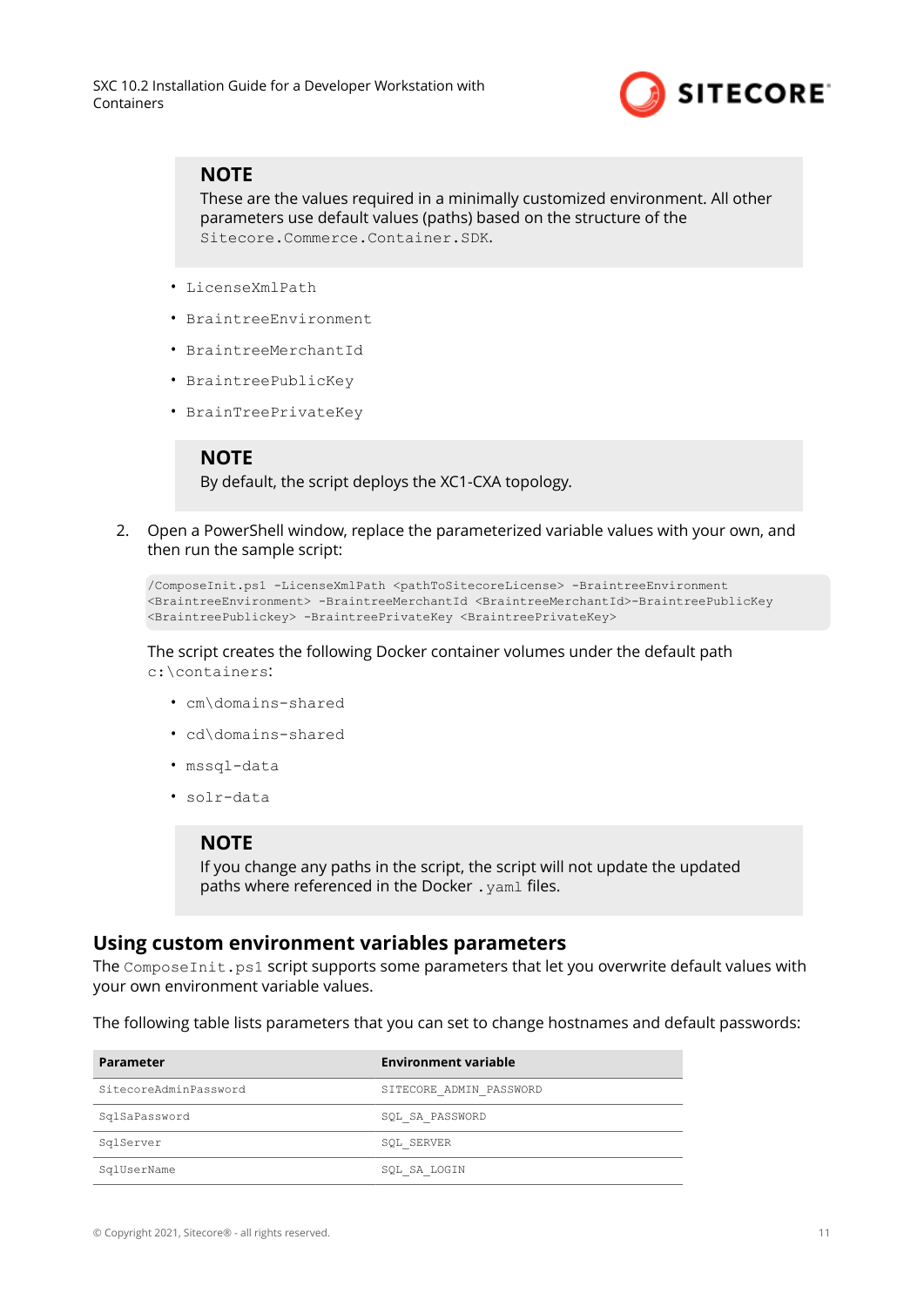

<span id="page-11-0"></span>

| <b>Parameter</b> | <b>Environment variable</b> |
|------------------|-----------------------------|
| IdHost           | ID HOST                     |
| CdHost           | CD HOST                     |
| CmHost           | CM HOST                     |
| BizFxHost        | BIZFX HOST                  |
| AuthoringHost    | AUTHORING HOST              |
| ShopsHost        | SHOPS HOST                  |
| MinionsHost      | MINIONS HOST                |

When you set custom hostnames, the ComposeInit.ps1 script generates the TLS certificates required for those hosts, updates the Traefic configuration, modifies the . env file, and updates the hosts file accordingly.

#### **NOTE**

To further customize the deployment, update the environment variables and modify the ComposeInit.ps1 script to suit your needs.

# **2.3. The environment variables list**

Environment variables are the preferred mechanism for passing configuration settings into Sitecore containers.

The environment variables for Sitecore Docker Compose are stored in an environment variable configuration file (.env). Docker Compose loads these variables automatically during startup.

#### **IMPORTANT**

All the environment variables must fit inside a single 32,700 character block in the .  $env$ file. If the total size of your own variables combined with the Sitecore variables exceeds this size, you will be unable to set new values, and the system will [not deploy](https://devblogs.microsoft.com/oldnewthing/20100203-00/?p=15083) [successfully](https://devblogs.microsoft.com/oldnewthing/20100203-00/?p=15083).

The following table lists and briefly describes the environment variables contained in the .  $env$  file for each Sitecore topology.

#### **NOTE**

Variables that do not have a default value are set when you run the ComposeInit.ps1 script.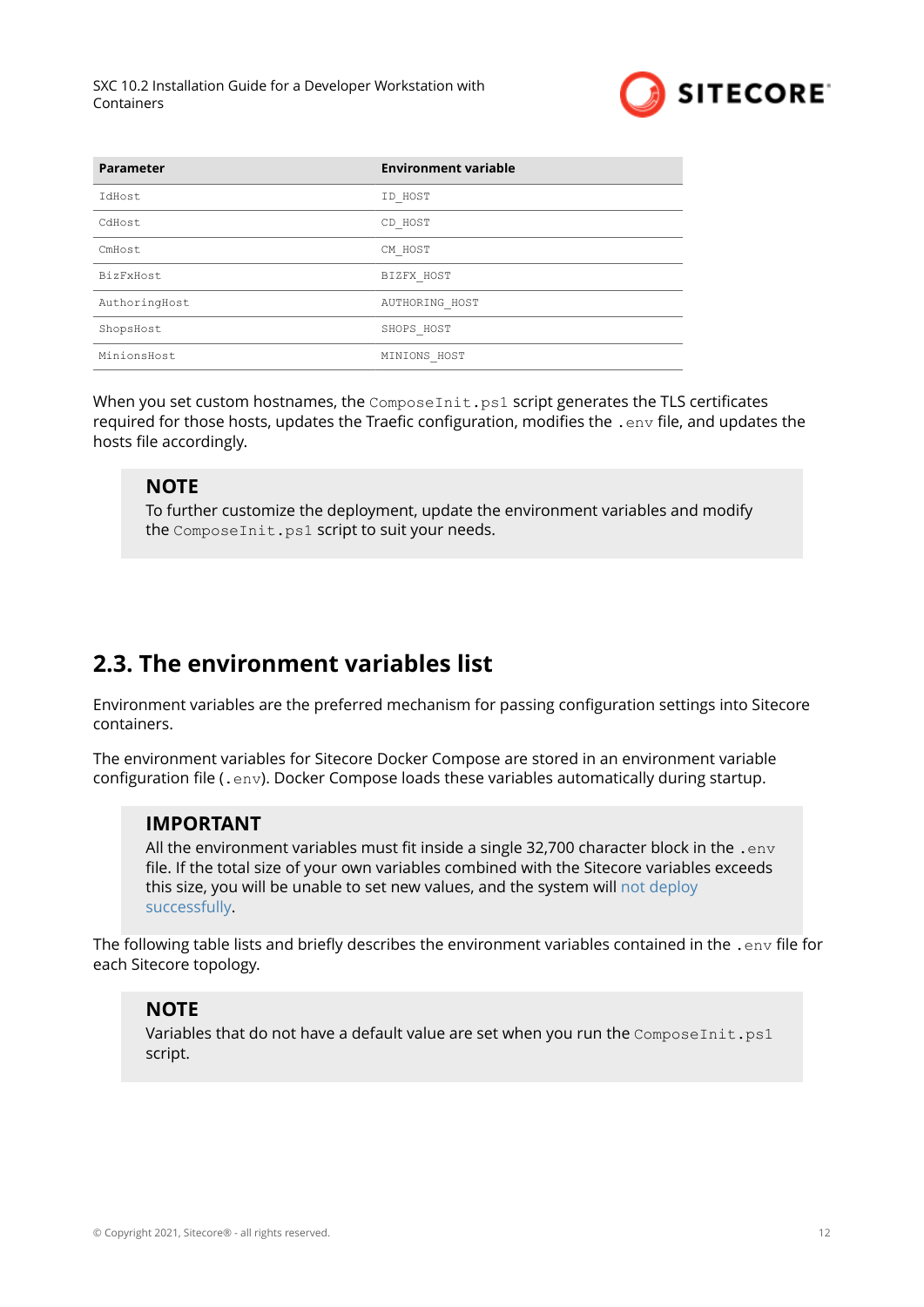

# **Environment variables for XC0, XC1, and XC1-CXA topologies**

| Variable name                                 | <b>Topology</b>      | <b>Default value</b>                                                                           | <b>Description</b>                                                                 |
|-----------------------------------------------|----------------------|------------------------------------------------------------------------------------------------|------------------------------------------------------------------------------------|
| BASE_SITECORE_DOCKER_REGISTRY                 | XCO,                 | src.sitecore.com/base/                                                                         | The base Sitecore container registry.                                              |
|                                               | XC1-CXA              |                                                                                                |                                                                                    |
| XP_SITECORE_DOCKER_REGISTRY                   | XC0, XC1,            | scr.sitecore.com/sxp/                                                                          | Sitecore container registry.                                                       |
|                                               | XC1-CXA              |                                                                                                |                                                                                    |
| XP SITECORE TAG                               | XC0, XC1,<br>XC1-CXA | 10.2-ltsc2019                                                                                  | Image tag with the version to be<br>pulled from the container registry.            |
|                                               |                      | <b>NOTE</b><br>Refer to the<br>Sitecore.Commerc<br>e.Container.SDK<br>for the latest<br>value. |                                                                                    |
| MODULES_SITECORE_DOCKER_REGIST XC1,<br>RY     |                      | scr.sitecore.com/sxp/modules/                                                                  | The Sitecore modules container<br>registry.                                        |
|                                               | XC1-CXA              |                                                                                                |                                                                                    |
| SPE_SITECORE_TAG                              | XC1-CXA              | $6.3 - 1809$                                                                                   | The container image tag for the<br>Sitecore Powershell Extension                   |
|                                               |                      | <b>NOTE</b><br>Refer to the<br>Sitecore.Commerc<br>e.Container.SDK<br>for the latest<br>value. | module.                                                                            |
| SXA_SITECORE_TAG                              | XC1-CXA              | $10.2 - 1809$                                                                                  | The container image tag for the<br>Sitecore SXA module.                            |
|                                               |                      | <b>NOTE</b><br>Refer to the<br>Sitecore.Commerc<br>e.Container.SDK<br>for the latest<br>value. |                                                                                    |
| XC_NONPRODUCTION_SITECORE_<br>DOCKER REGISTRY | XCO,<br>XC1-CXA      | scr.sitecore.com/sxc/<br>nonproduction                                                         | The Sitecore Commerce container<br>registry for non-production container<br>image. |
| XC SITECORE DOCKER REGISTRY                   | XCO,                 | scr.sitecore.com/sxc/                                                                          | Sitecore Commerce container registry.                                              |
|                                               | XC1-CXA              |                                                                                                |                                                                                    |
| XC PACKAGES TAG                               | XC0, XC1,            | 10.2-ltsc2019                                                                                  | Image tag with the version to be                                                   |
|                                               | XC1-CXA              |                                                                                                | pulled from the container registry.                                                |
| TRAEFIK IMAGE                                 | XCO,                 | $\texttt{track:} v2.2.0-$                                                                      | The Traefik image tag.                                                             |
|                                               | XC1-CXA              | windowsservercore-1809                                                                         |                                                                                    |
| TRAEFIK ISOLATION                             | XCO,                 | hyperv                                                                                         | Override for Docker isolation level for<br>traefik.                                |
|                                               | XC1-CXA              |                                                                                                | Possible values: default, hyperv,<br>process.                                      |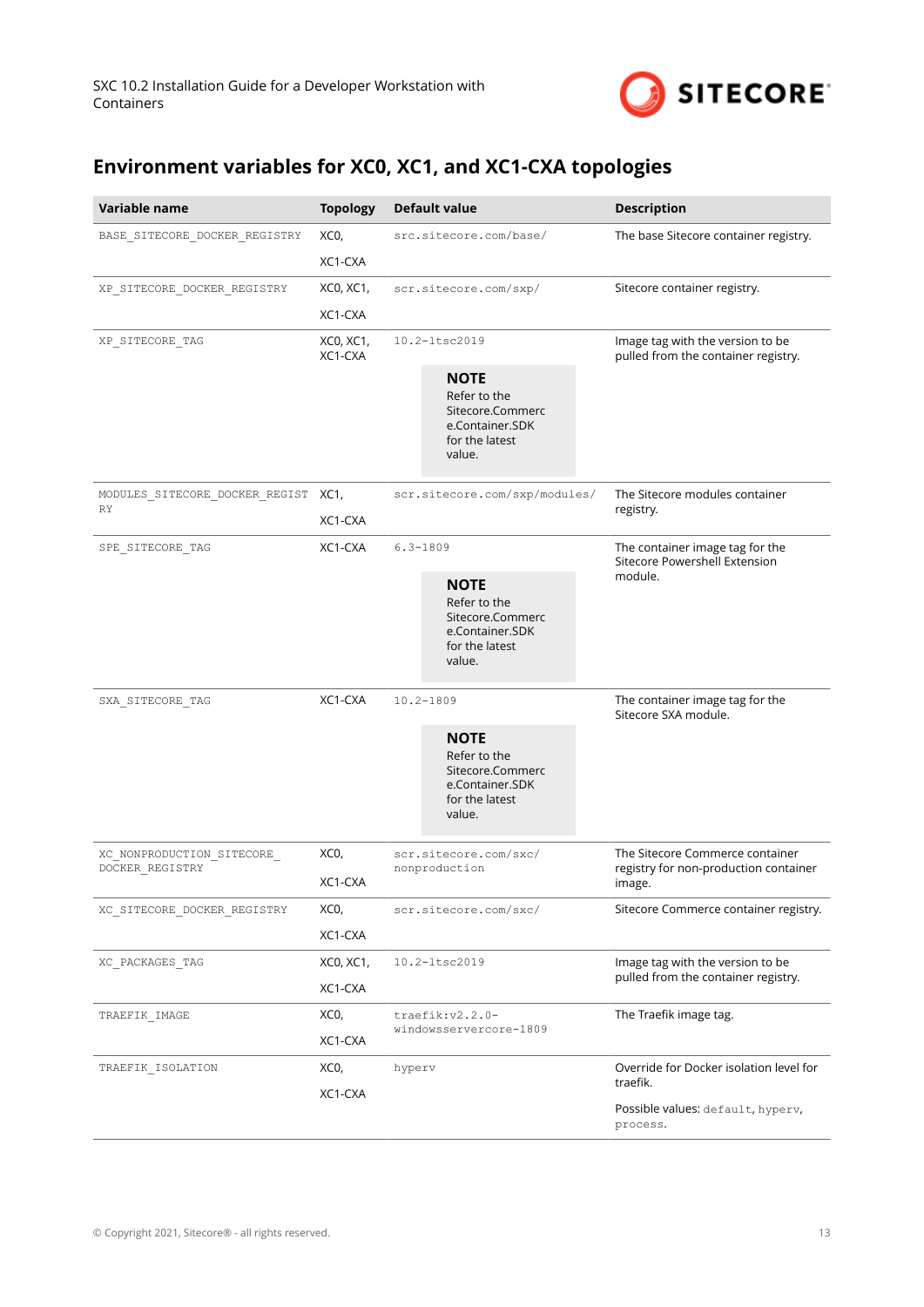**COL** 



| Variable name                       | <b>Topology</b> | <b>Default value</b>                           | <b>Description</b>                                               |
|-------------------------------------|-----------------|------------------------------------------------|------------------------------------------------------------------|
| ISOLATION                           | XCO,            | default                                        | <b>Override for Docker isolation modes.</b>                      |
|                                     | XC1-CXA         |                                                | Possible values: default, hyperv,<br>process.                    |
| CD HOST                             | XC1-CXA         | xc1-cxacd.localhost                            | CD host name.                                                    |
| CM HOST                             | XCO,            | For XCO: xc0cm.localhost                       | CM host name.                                                    |
|                                     | XC1-CXA         | For XC1-CXA: xc1-cxacm.localhost               |                                                                  |
| ID_HOST                             | XCO,            | For XCO: xc0id.localhost                       | ID Server host name.                                             |
|                                     | XC1-CXA         | For XC1-CXA: xc1-cxaid.localhost               |                                                                  |
| AUTHORING_HOST                      | XCO,            | authoring.localhost                            | Authoring service host name.                                     |
|                                     | XC1-CXA         |                                                |                                                                  |
| SHOPS_HOST                          | XCO,            | shops.localhost                                | Shops service host name.                                         |
|                                     | XC1-CXA         |                                                |                                                                  |
| MINIONS_HOST                        | XCO,            | minions.localhost                              | Minions service host name.                                       |
|                                     | XC1-CXA         |                                                |                                                                  |
| BIZFX_HOST                          | XCO,            | bizfx.localhost                                | The Business Tools host name.                                    |
|                                     | XC1-CXA         |                                                |                                                                  |
| SITECORE ADMIN PASSWORD             | XCO,            | Password12345                                  | The Sitecore application administrator<br>password.              |
|                                     | XC1-CXA,        |                                                |                                                                  |
| SQL_SERVER                          | XCO,            | mssql                                          | The SQL server hostname                                          |
|                                     | XC1-CXA,        |                                                |                                                                  |
| SQL_SA_LOGIN                        | XCO,            | sa                                             | The SQL server SA login name                                     |
|                                     | XC1-CSX,        |                                                |                                                                  |
| SQL SA PASSWORD                     | XCO,            | Password12345                                  | The SQL Server administrator<br>password.                        |
|                                     | XC1-CXA         |                                                |                                                                  |
| SITECORE_MASTER_DB                  | XC0, XC1,       | Sitecore.Master                                | The Sitecore master db name.                                     |
|                                     | XC1-CXA         |                                                |                                                                  |
| SITECORE_CORE_DB                    | XC0, XC1,       | Sitecore.Core                                  | The Sitecore core db name.                                       |
|                                     | XC1-CXA         |                                                |                                                                  |
| XC_GLOBAL_DB                        | XC0, XC1,       | SitecoreCommerce_Global                        | The Sitecore Commerce global db<br>name.                         |
|                                     | XC1-CXA         |                                                |                                                                  |
| XC_GLOBAL_DB_TRUSTED_CONNECTIO<br>Ν | XCO,            | false                                          | Whether the connection is trusted or<br>not.                     |
|                                     | XC1-CXA         |                                                |                                                                  |
| XC SHARED DB                        | XCO, XC1        | SitecoreCommerce_SharedEnviron<br>ments        | The Sitecore Commerce shared db<br>name.                         |
|                                     | XC1-CXA         |                                                |                                                                  |
| XC SHARED DB TRUSTED CONNECTIO<br>Ν | XCO,            | false                                          | Whether the connection is trusted or<br>not.                     |
|                                     | XC1-CXA         |                                                |                                                                  |
| XC_SHARED_ARCHIVE_DB                | XCO,            | SitecoreCommerce_ArchiveShared<br>Environments | The name of the database where<br>archived Commerce entities are |
|                                     | XC1-CXA         |                                                | stored.                                                          |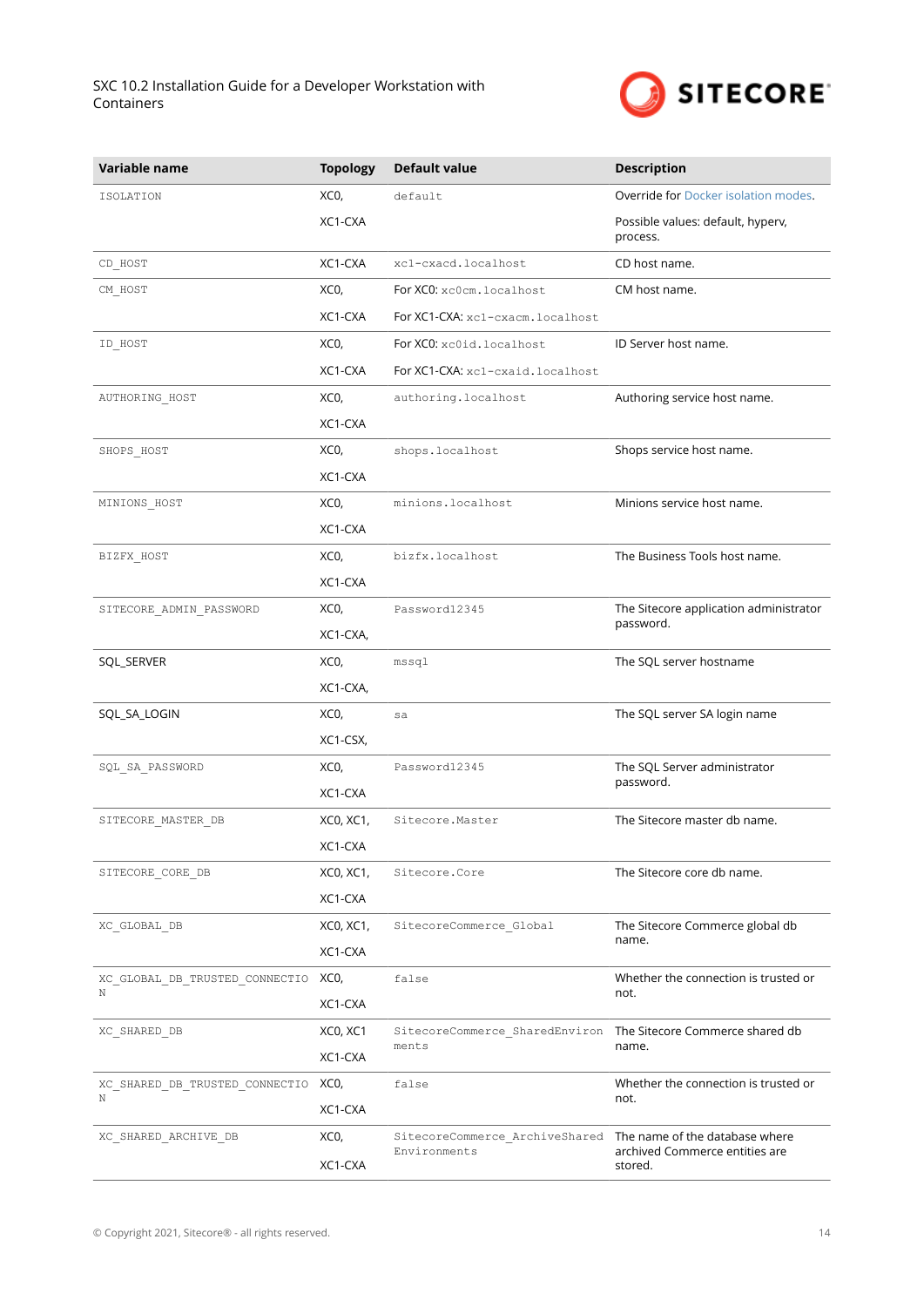

| Variable name                                | <b>Topology</b>         | <b>Default value</b>                                       | <b>Description</b>                                                                  |
|----------------------------------------------|-------------------------|------------------------------------------------------------|-------------------------------------------------------------------------------------|
| XC ENGINE PORT                               | XC0, XC1-<br><b>CXA</b> | 5000                                                       | The port used to configure the<br>internal Commerce Engine service<br>URLs.         |
| XC ENGINE BRAINTREEENVIRONMENT               | XCO,                    | no default                                                 | The Braintree environment name.                                                     |
|                                              | XC1-CXA                 |                                                            | Set when running the<br>ComposeInit.ps1 script.                                     |
| XC_ENGINE_BRAINTREEMERCHANTID                | XCO,                    | no default                                                 | Your merchant ID for the Braintree<br>payment provider.                             |
|                                              | XC1-CXA                 |                                                            | Set when running the                                                                |
|                                              |                         |                                                            | ComposeInit.ps1 script.                                                             |
| XC ENGINE BRAINTREEPUBLICKEY                 | XCO,                    | no default                                                 | The public key associated to your<br>Braintree account.                             |
|                                              | XC1-CXA                 |                                                            |                                                                                     |
|                                              |                         |                                                            | Set when running the<br>ComposeInit.ps1script.                                      |
| XC ENGINE BRAINTREEPRIVATEKEY                | XCO,                    | no default                                                 | The private key associated to your                                                  |
|                                              | XC1-CXA                 |                                                            | Braintree account.                                                                  |
|                                              |                         |                                                            | Set when the running the<br>ComposeInit.ps1 Script.                                 |
| XC BIZFX DEFAULT LANGUAGE                    | XCO,                    | en                                                         | The default language used in the                                                    |
|                                              | XC1-CXA                 |                                                            | Business Tools user interface.                                                      |
| XC_BIZFX_DEFAULT_CURRENCY                    | XCO,                    | USD                                                        | The default currency to use by the<br>shop.                                         |
|                                              | XC1-CXA                 |                                                            |                                                                                     |
| XC_BIZFX_DEFAULT_SHOPNAME                    | XCO,                    | CommerceEngineDefaultStorefron The default shop name.<br>t |                                                                                     |
|                                              | XC1-CXA                 |                                                            |                                                                                     |
| XC_ENGINE_CONNECT_CLIENTID                   | XCO,                    | CommerceEngineConnect                                      | The client ID assigned to Commerce<br>Engine Connect for Sitecore Identity.         |
|                                              | XC1-CXA                 |                                                            | This ID is used to identify the<br>Commerce Engine Connect with<br>Commerce Engine. |
| XC IDENTITY                                  | XCO,                    | no default                                                 | Shared secret between the Identity                                                  |
| COMMERCEENGINECONNECTCLIENT<br>CLIENTSECRET1 | XC1-CXA                 |                                                            | Server and Commerce Engine Connect<br>client roles.                                 |
|                                              |                         |                                                            | Length: 64 characters                                                               |
|                                              |                         |                                                            | Set by the running the<br>ComposeInit.ps1 script.                                   |
| REPORTING API KEY                            | XCO,                    | no default                                                 | Symmetric key used to access the<br>Sitecore XDB Reporting WebAPI.                  |
|                                              | XC1-CXA                 |                                                            | Length: 32 characters                                                               |
|                                              |                         |                                                            | Set by the running the                                                              |
|                                              |                         |                                                            | ComposeInit.ps1 script.                                                             |
| TELERIK ENCRYPTION KEY                       | XCO,<br>XC1-CXA         | no default                                                 | Symmetric key used by the Telerik web<br>controls.                                  |
|                                              |                         |                                                            | Length: 64-128 characters                                                           |
|                                              |                         |                                                            | Set by the running the<br>ComposeInit.ps1 Script.                                   |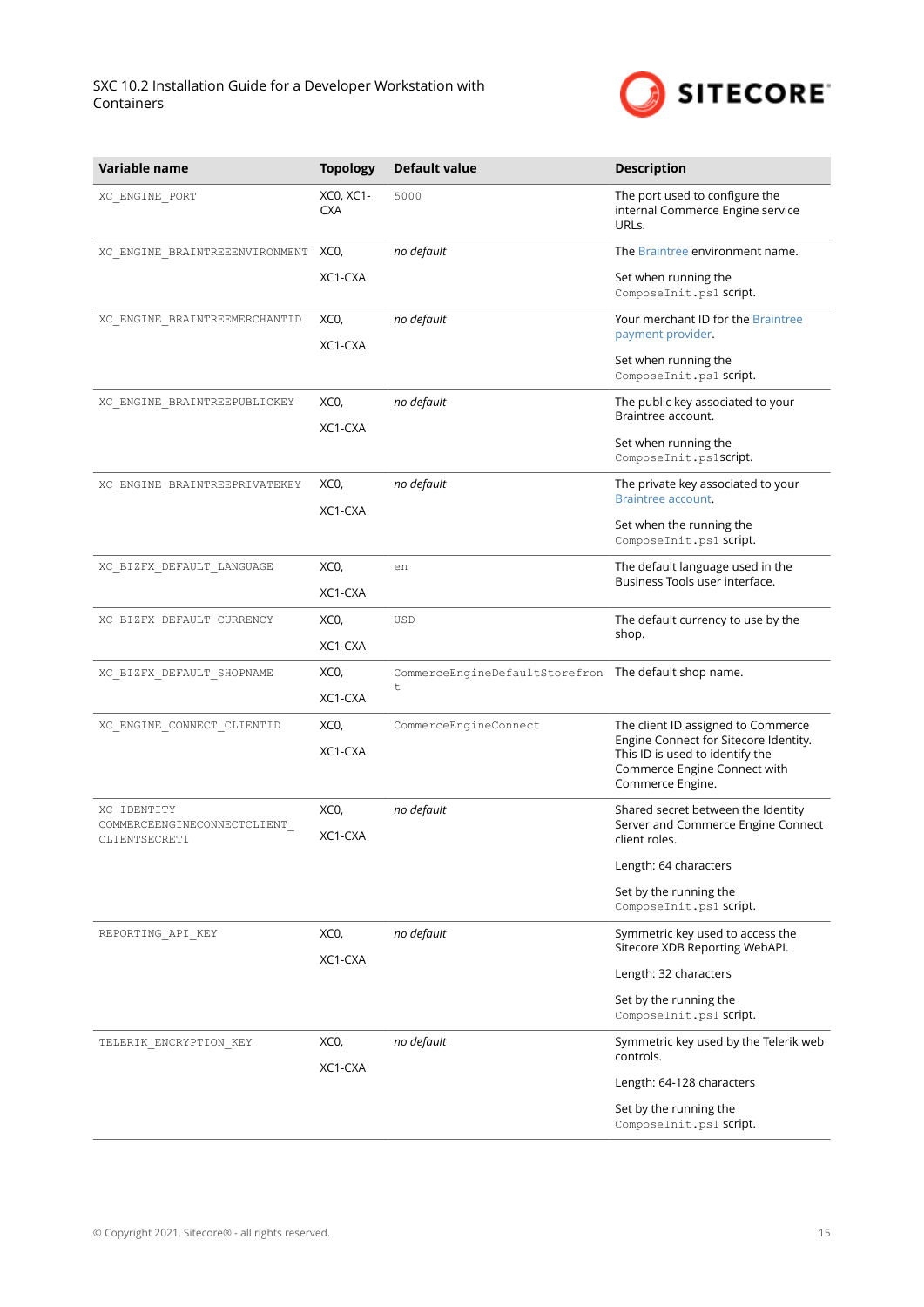

| Variable name                               | <b>Topology</b> | <b>Default value</b> | <b>Description</b>                                                |
|---------------------------------------------|-----------------|----------------------|-------------------------------------------------------------------|
| SITECORE_IDSECRET                           | XCO,            | no default           | Shared secret between the Identity<br>Server and client roles.    |
|                                             | XC1-CXA         |                      | Length: 64 characters                                             |
|                                             |                 |                      | Set by running the ComposeInit.ps1<br>script.                     |
| SITECORE_ID_CERTIFICATE                     | XCO,            | no default           | The Identity Server certificate used to<br>encrypt data.          |
|                                             | XC1-CXA         |                      | Set by the running the<br>ComposeInit.ps1 SCript.                 |
| SITECORE_ID_CERTIFICATE_PASSWO<br><b>RD</b> | XCO,<br>XC1-CXA | no default           | The password required to open the<br>Identity Server certificate. |
|                                             |                 |                      | Set by the running the<br>ComposeInit.ps1 script.                 |
| SITECORE_LICENSE                            | XCO,            | no default           | The path to the Sitecore license file.                            |
|                                             | XC1-CXA         |                      | Set by the running the<br>ComposeInit.ps1 SCript.                 |
| SOLR CORE PREFIX NAME                       | XCO,            | sitecore             | The prefix to use in Sitecore Solr core<br>names (as in           |
|                                             | XC1-CXA         |                      | sitecore master index, for<br>example.)                           |
| SOLR COMMERCE PREFIX NAME                   | XCO,            | commerce             | The prefix to use in Commerce Solr                                |
|                                             | XC1-CXA         |                      | core names (as in<br>commerce CatalogItemsScope, for<br>example.) |
| MEDIA REQUEST PROTECTION SHARE<br>D_SECRET  | XCO,<br>XC1-CXA | no default           | Shared secret for media request<br>protection.                    |
|                                             |                 |                      | Length: 64 characters                                             |
|                                             |                 |                      | Generated and set by the running the<br>ComposeInit.ps1 SCript.   |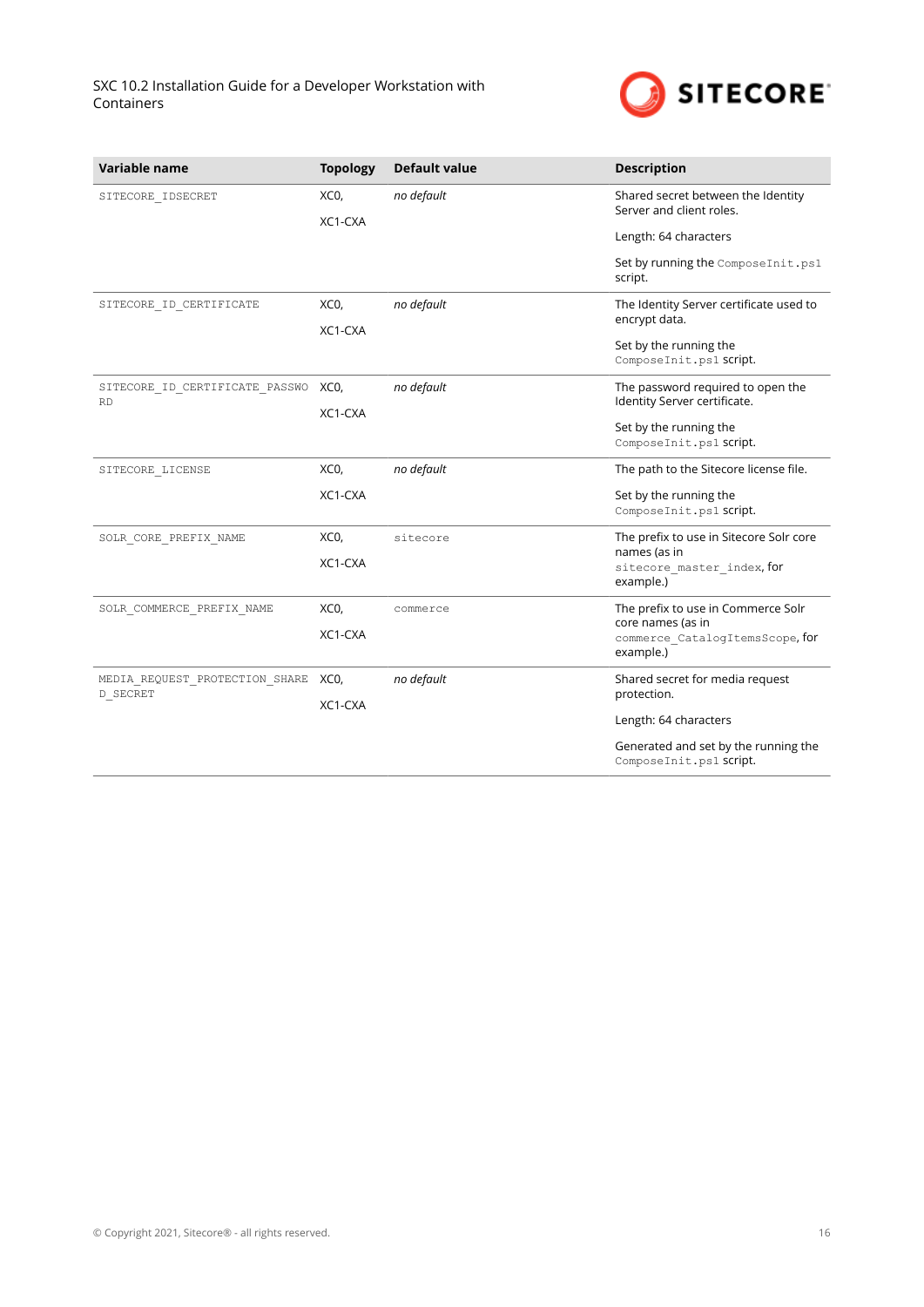

# <span id="page-16-0"></span>**3. Deploy a Sitecore XC developer workstation**

You use Docker for Windows to deploy the Sitecore XC container packages.

To deploy a Sitecore XC developer workstation using containers:

- 1. In Docker for Windows, [switch to Windows container mode.](https://docs.docker.com/docker-for-windows/#:~:text=Switch%20between%20Windows%20and%20Linux,Linux%20containers%20(the%20default).) (The Docker for Windows tray icon has an option to switch between Linux and Windows container development).
- 2. Download and extract the Sitecore.Commerce.Container.SDK.\*.\*.zip package from the [Sitecore Downloads](https://dev.sitecore.net/Downloads/Sitecore_Commerce/102/Sitecore_Experience_Commerce_102.aspx) page and store it on your local workstation.
- 3. In Windows Explorer, go to the folder where you extracted the Sitecore Commerce Container SDK, and open the Docker Compose folder for the topology that you want to deploy.
- 4. Open the  $/xc1-cxa/docker-compose.$  yml file, and review the content to get a better understanding of the containers and connection strings between the different roles.
- 5. In the Windows console, go to the folder that contains the docker-compose. ym1 file, and run the following Docker Compose command:

docker-compose up --detach

#### **NOTE**

Docker Compose pulls all the required images from the Sitecore Container Registry, creates the required Docker network configuration, and deploys all the containers to the local environment. When the deployment is successfully completed, the Docker Compose command exits.

#### **IMPORTANT**

Before running an image, ensure that your host operating system version is greater than or equal to the OS version of the container image. Otherwise, the following error may occur: "ERROR: manifest not found: manifest unknown: manifest unknown" error."

Also, ensure the host OS version patch level matches or is greater than the container OS image patch level.

6. To check the Docker container status, run the following command:

docker container list

#### **NOTE**

This command generates a list of all the containers and their current status.

7. When the status of all the containers is healthy, validate that you can access the Commerce Authoring environment. Open a browser and enter the URL for the instance of the Commerce Engine running the Commerce Authoring service. The default host name for the Commerce Authoring is: https://authoring.localhost/commerceops/\$metadata. (The default host names for the other topologies are listed [here.](#page-33-0))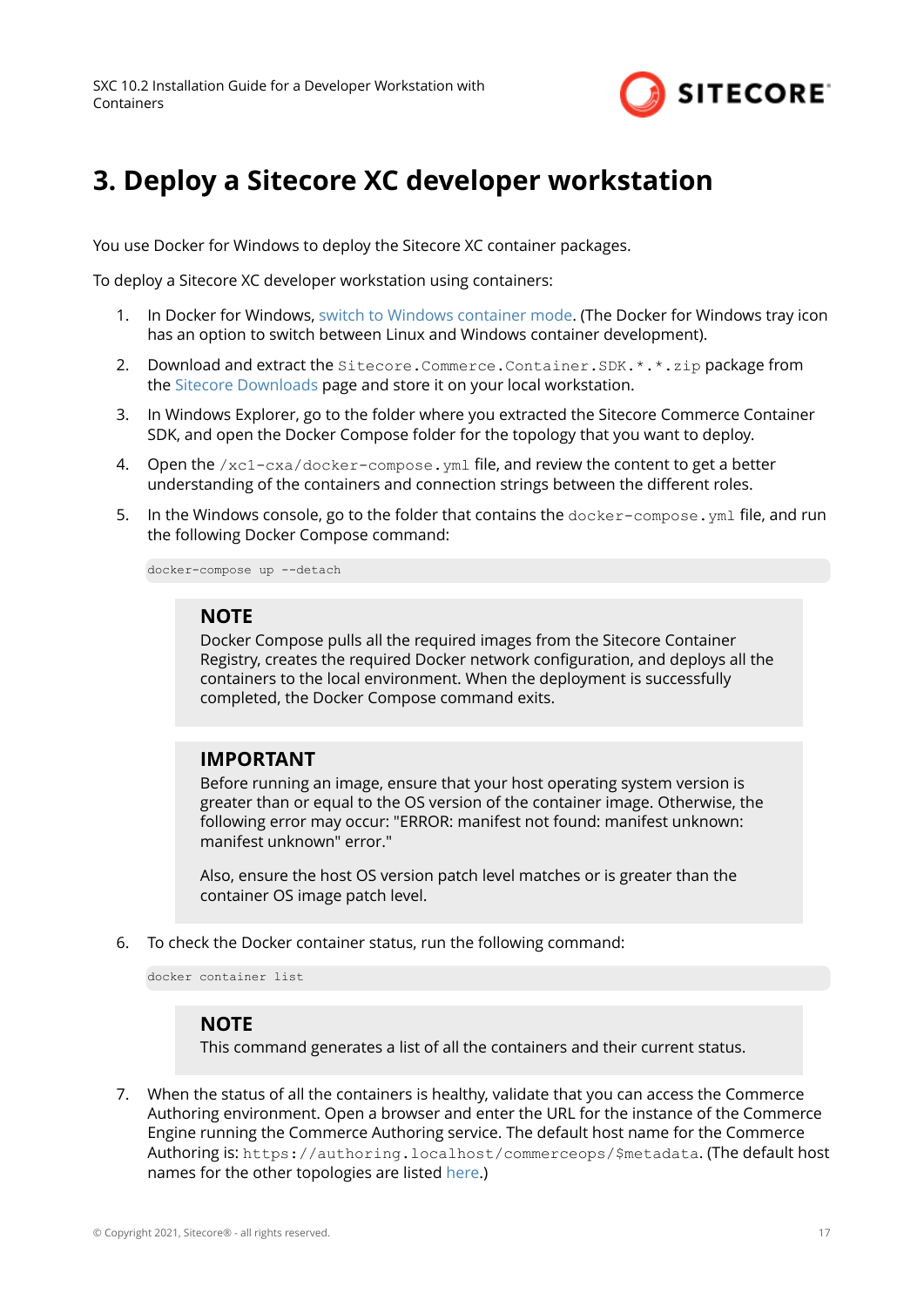

### **NOTE**

Commerce services run on the following ports by default: 443, 8079 and 8080. To avoid errors, ensure to stop all services running on these ports.

8. When deployment is done, you complete the [post-deployment steps.](#page-18-0)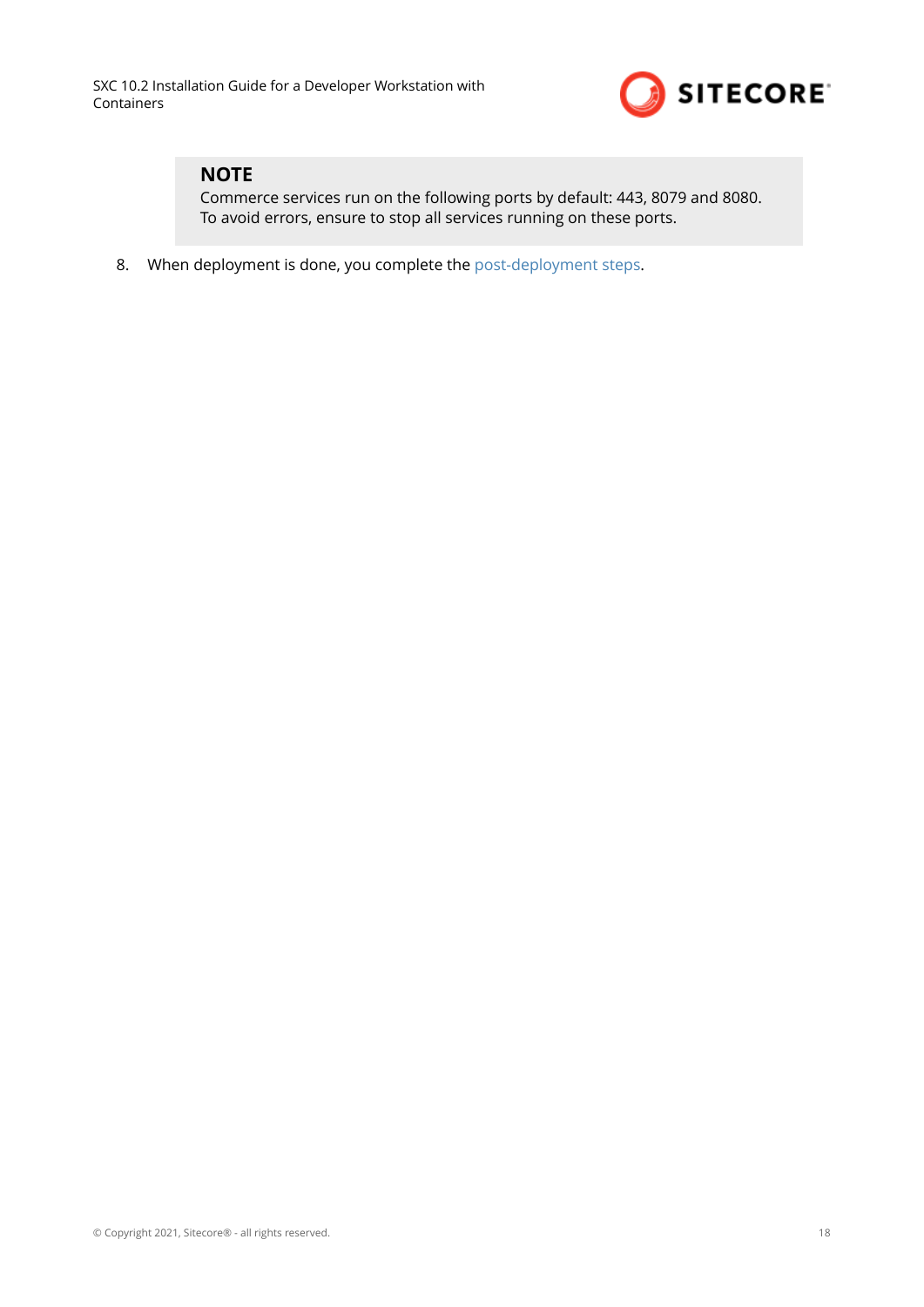

# <span id="page-18-0"></span>**4. Post-deployment tasks**

Once you have confirmed that the status of all containers is healthy, you must perform the following tasks to complete your deployment:

- [Bootstrap and initialize the Commerce Engine](#page-19-0)
- [Validate the deployment of the Business Tools](#page-22-0)
- Configure user accounts
- [Generate catalog templates](#page-24-0)
- [Perform full rebuild of Commerce indexes](#page-25-0)
- [Populate Solr managed schema](#page-26-0)
- [Manually rebuild Sitecore XP indexes](#page-26-0)
- [Create an SXA Storefront tenant and site \(for XC1-CXA topology only\)](#page-27-0)
- [Clean up a workstation environment](#page-28-0)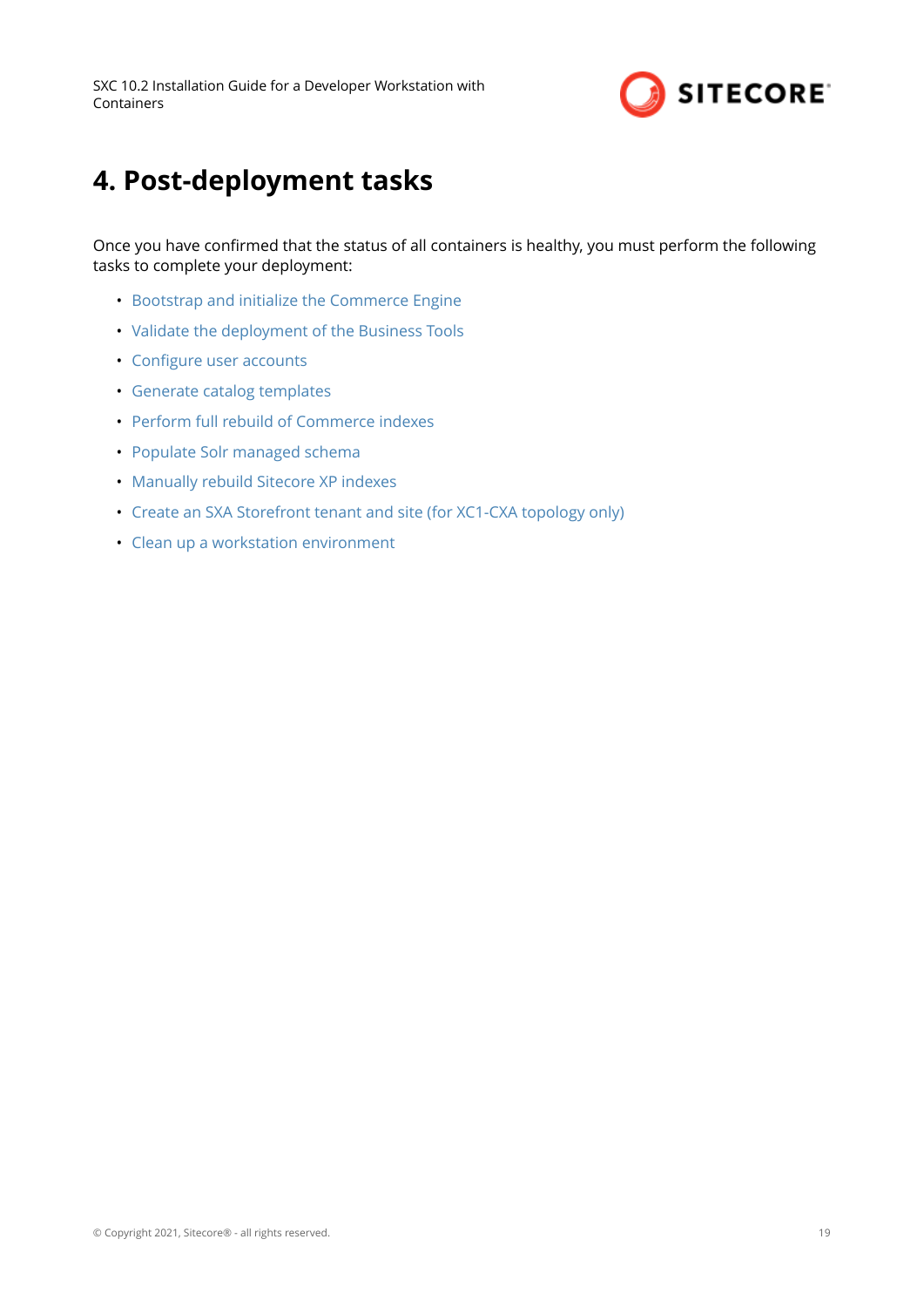

# <span id="page-19-0"></span>**4.1. Bootstrap and initialize the Commerce Engine**

After you have confirmed that Docker containers have a healthy status, you must bootstrap and initialize your Commerce environments.

The Commerce Engine SDK includes samples of API calls for DevOps operations, so that you can access the Sitecore XC API directly. The following instructions assume that you are using Postman to run the Sitecore XC API.

### **NOTE**

The following instructions assume that you have access to a Sitecore XC development (or DevOps) environment, with the [Postman API samples](https://doc.sitecore.com/developers/102/sitecore-experience-commerce/en/execute-sample-api-calls-in-postman.html) deployed. The Postman samples are included as part of the [Sitecore Commerce Engine SDK,](https://doc.sitecore.com/developers/102/sitecore-experience-commerce/en/sitecore-commerce-engine-sdk.html) available for [download](https://dev.sitecore.net/Downloads/Sitecore_Commerce/102/Sitecore_Experience_Commerce_102.aspx) in *Sitecore XC Packages for On Premise WDP*.

### **4.1.1. Setup the environment in Postman**

You must setup the environment in Postman to point to your deployment before you can exercise the API samples.

Within the Sitecore Container SDK, the *postman* folder contains predefined sets of sample environment files (for the Habitat environment and for the Adventure Works environment). You can import either of these sample environments into Postman or create your own.

### **NOTE**

With a new installation of Postman, you must disable SSL certificate verification in order to get a response back from the Commerce Engine. To do this, in Postman, click **File**, **Settings** and then set SSL certificate verification to *OFF*.

To setup the environment in Postman, for example, the *Habitat Environment*:

- 1. In the top right corner of Postman, click the **Manage Environments** icon.
- 2. In the **Manage Environments** dialog, click Import, click Choose file, and then browse to the Sitecore Commerce Container SDK/postman folder and select the appropriate environment file for your deployment.

#### 3. Click **Add**.

The following shows an example of the predefined Habitat environment variables for XC container images running in Docker:

| Variable (key) | Default value                   |
|----------------|---------------------------------|
| Environment    | HabitatAuthoring                |
| ShopName       | CommerceEngineDefaultStorefront |
| ShopperId      | ShopperId                       |
| Language       | en-US                           |
| Currency       | <b>USD</b>                      |
| ServiceHost    | https://authoring.localhost     |
| ShopsApi       | api                             |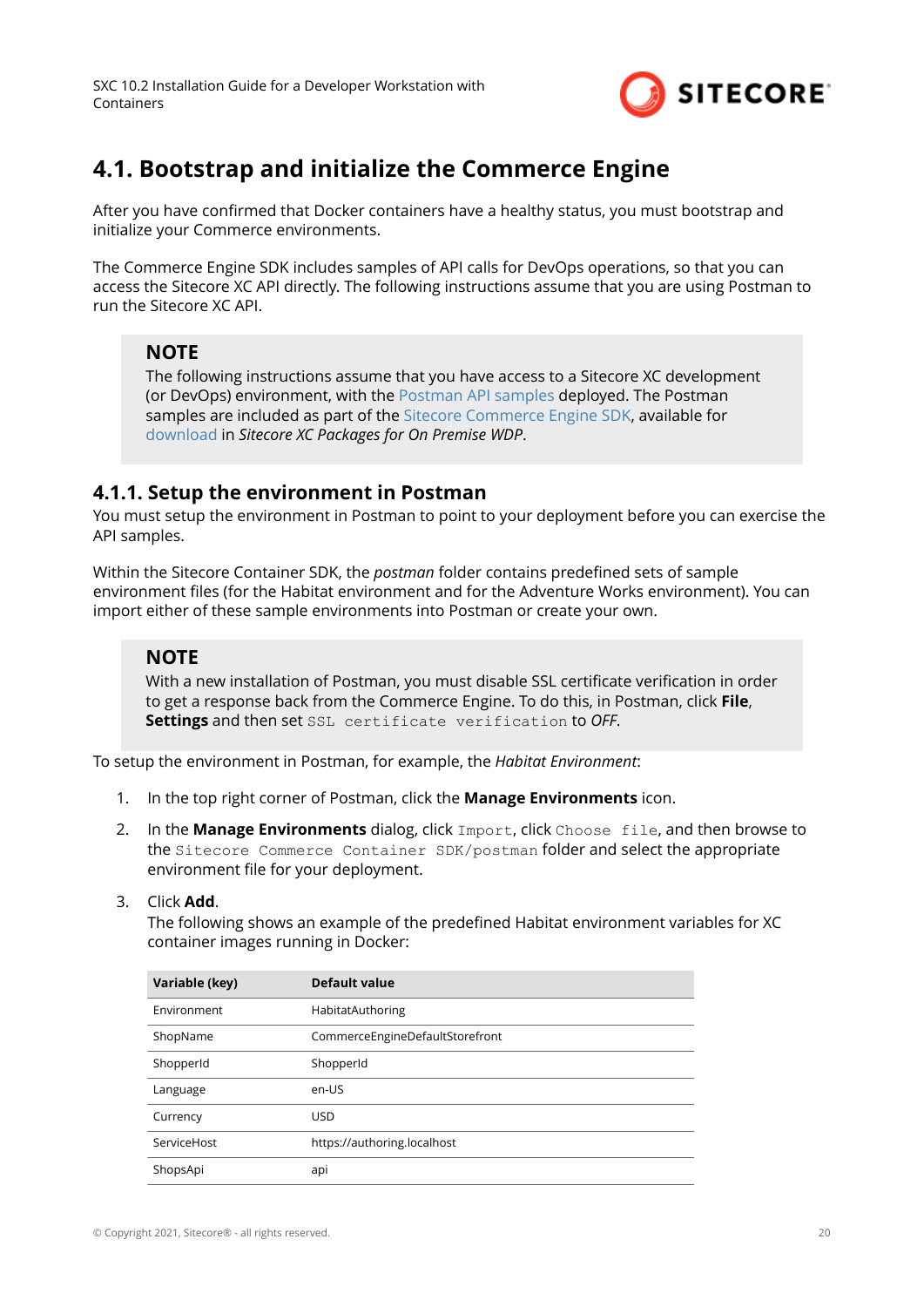

<span id="page-20-0"></span>

| Variable (key)           | <b>Default value</b>                                                                                                                                                                                                                                                                                                                                                    |  |  |  |
|--------------------------|-------------------------------------------------------------------------------------------------------------------------------------------------------------------------------------------------------------------------------------------------------------------------------------------------------------------------------------------------------------------------|--|--|--|
| OpsApi                   | commerceops                                                                                                                                                                                                                                                                                                                                                             |  |  |  |
| AuthoringHost            | https://authoring.localhost                                                                                                                                                                                                                                                                                                                                             |  |  |  |
| MinionsHost              | https://minions.localhost                                                                                                                                                                                                                                                                                                                                               |  |  |  |
| ShopsHost                | https://shops.localhost                                                                                                                                                                                                                                                                                                                                                 |  |  |  |
| SitecoreIdServerHost     | https://{{Topology}}id.localhost<br><b>NOTE</b><br>The ${ \{ \text{Topology} \} }$ variable is set based on the<br>Topology key value. The Topology value should<br>be set to xc0 or xc1-cxa, based on your<br>deployment. For example, if the Topology key is<br>set to xc1-cxa, then https://<br>{{Topology}}id.localhost resolves to<br>https://xc1-cxaid.localhost. |  |  |  |
| SitecoreIdServerUserName | sitecore\\admin                                                                                                                                                                                                                                                                                                                                                         |  |  |  |
| SitecoreIdServerPassword | The admin user password used to authenticate the request. (default:<br>Password12345)                                                                                                                                                                                                                                                                                   |  |  |  |
| GeoLocation              | IpAddress=1.0.0.0                                                                                                                                                                                                                                                                                                                                                       |  |  |  |
| MinionsEnvironment       | <b>HabitatMinions</b>                                                                                                                                                                                                                                                                                                                                                   |  |  |  |
| ShopsEnvironment         | HabitatShops                                                                                                                                                                                                                                                                                                                                                            |  |  |  |
| Protocol                 | https                                                                                                                                                                                                                                                                                                                                                                   |  |  |  |
| Topology                 | xc0                                                                                                                                                                                                                                                                                                                                                                     |  |  |  |
|                          | Possible values: xc0 or xc1-cxa.                                                                                                                                                                                                                                                                                                                                        |  |  |  |

### **4.1.2. Bootstrap and initialize the Commerce Engine**

To run the bootstrap and initialize operations:

- 1. In the top right corner of Postman, click the environment selector and select the environment, for example the *Habitat Environment*.
- 2. In the Postman **Collections** pane, open the *Authentication* folder, and in the *Sitecore* sub-folder, execute the GetToken request.
- 3. Open the *SitecoreCommerce\_DevOps* folder.
- 4. Open the *1 Environment Bootstrap* folder, and execute the **Bootstrap Sitecore Commerce** call.
- 5. Open the *3 Environment Initialize* folder, and execute the **Ensure\Sync default content paths** call.

#### **NOTE**

If the status of a request is WaitingForActivation, you can execute the [Check Long Running Command Status request.](https://doc.sitecore.com/developers/102/sitecore-experience-commerce/en/check-the-status-of-a-long-running-command.html) When you execute the CheckCommandStatus request, you must ensure that you are calling the same service that the previous command was executed in.

6. In the *3 Environment Initialize* folder, execute the **Initialize Environment** call.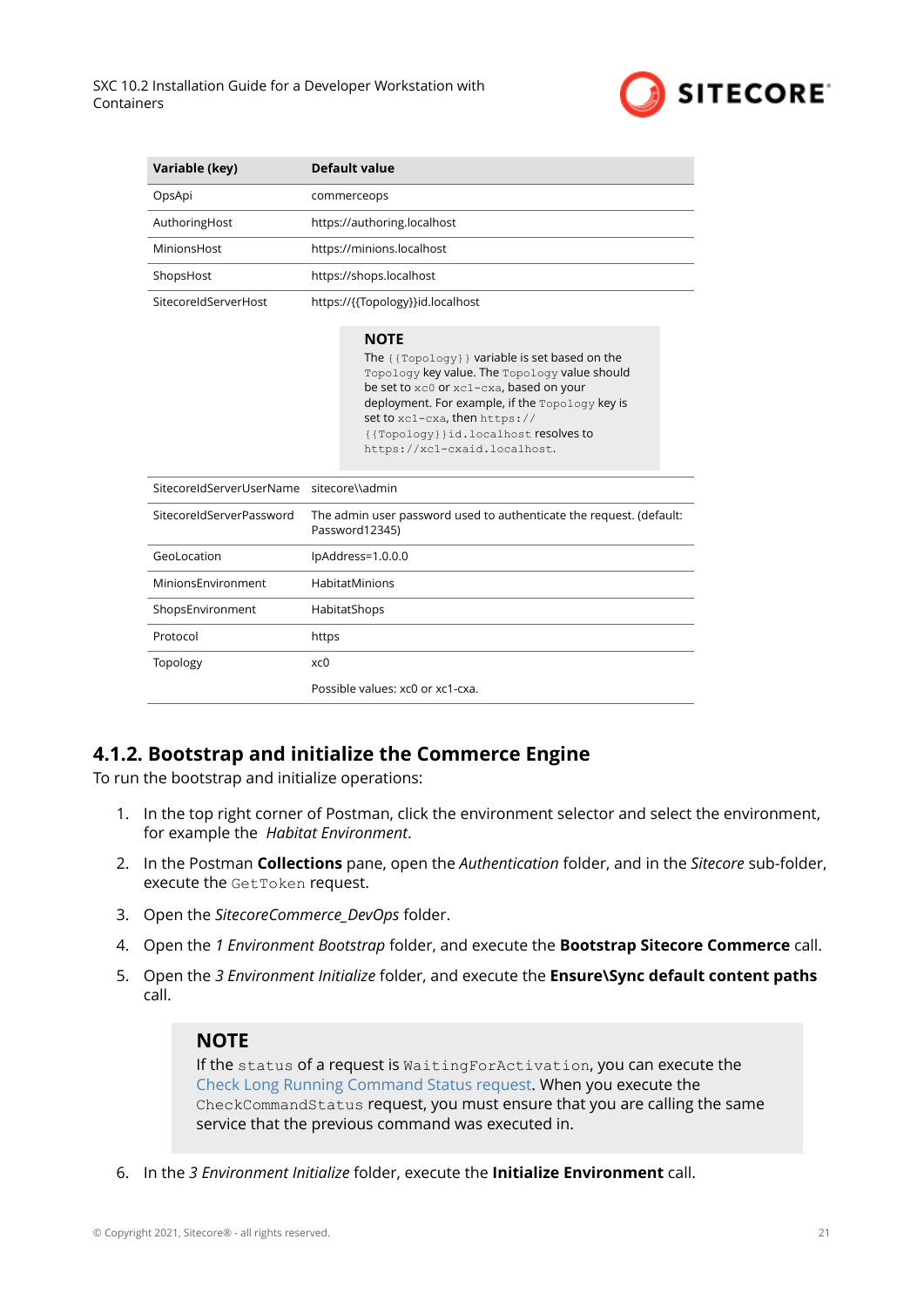

### **NOTE**

If the status of a request is WaitingForActivation, you can execute the [Check Long Running Command Status request.](https://doc.sitecore.com/developers/102/sitecore-experience-commerce/en/check-the-status-of-a-long-running-command.html) When you execute the CheckCommandStatus request, you must ensure you are calling the same service that the previous command was executed in.

7. Repeat the above steps for other environments if applicable (for example, for the AdventureWorks environment).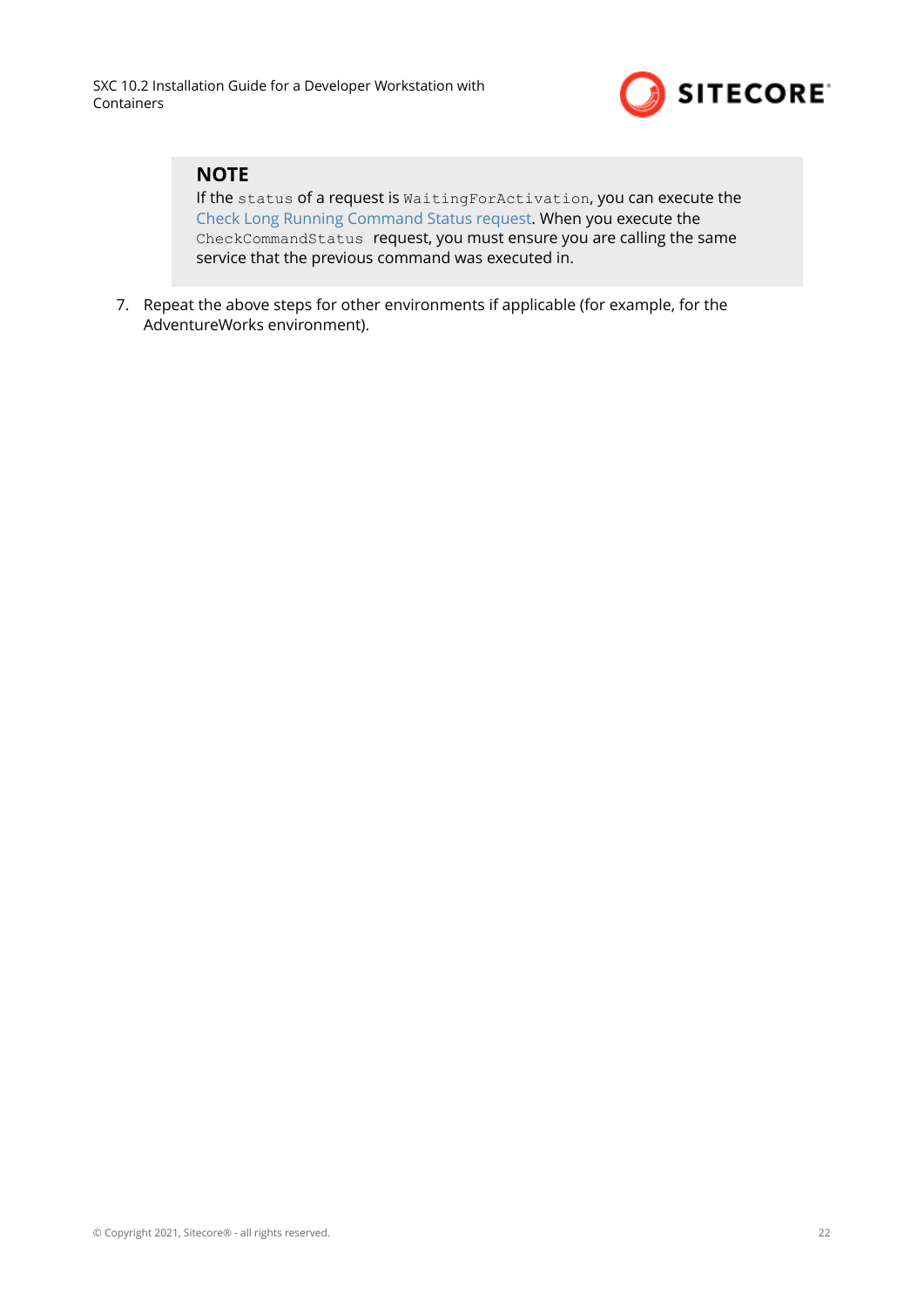

# <span id="page-22-0"></span>**4.2. Validate the deployment**

After bootstrapping and initializing the Commerce Engine, make sure that you can access the Business Tools, and the Sitecore Launchpad.

### **4.2.1. Validate the deployment of Business Tools**

The Sitecore Commerce XC Business Tools are deployed in the Authoring environment.

To validate the deployment of the Business Tools:

- 1. Open a browser, and enter the URL for the Commerce Business tools instance. The default host name for the XC Business Tools is: https://bizfx.localhost.
- 2. Login to the Business Tools and ensure that you can browse the tools.

### **NOTE**

Within the Sitecore Launchpad, the links to the Business Tools will be broken when you bring up the containers. To fix it, follow [these instructions](https://doc.sitecore.com/developers/102/sitecore-experience-commerce/en/change-the-url-to-the-commerce-business-tools.html) and, in the **Link** field, enter the URL https://bizfx.localhost/ (instead of https://localhost:4200).

### **4.2.2. Validate access to the Content Management instance**

To validate the deployment of the Content Management instance:

- 1. Open a browser, and enter the URL for the Content Management instance. The Content Management instance runs on port 443 and uses the HTTPS protocol. The default host name for the Content Management instance is:
	- In a XC0 topology: https://xc0cm.localhost
	- In a XC1-CXA topology: https://xc1-cxacm.localhost
- 2. Validate that you can login to Sitecore and access the Sitecore Launchpad.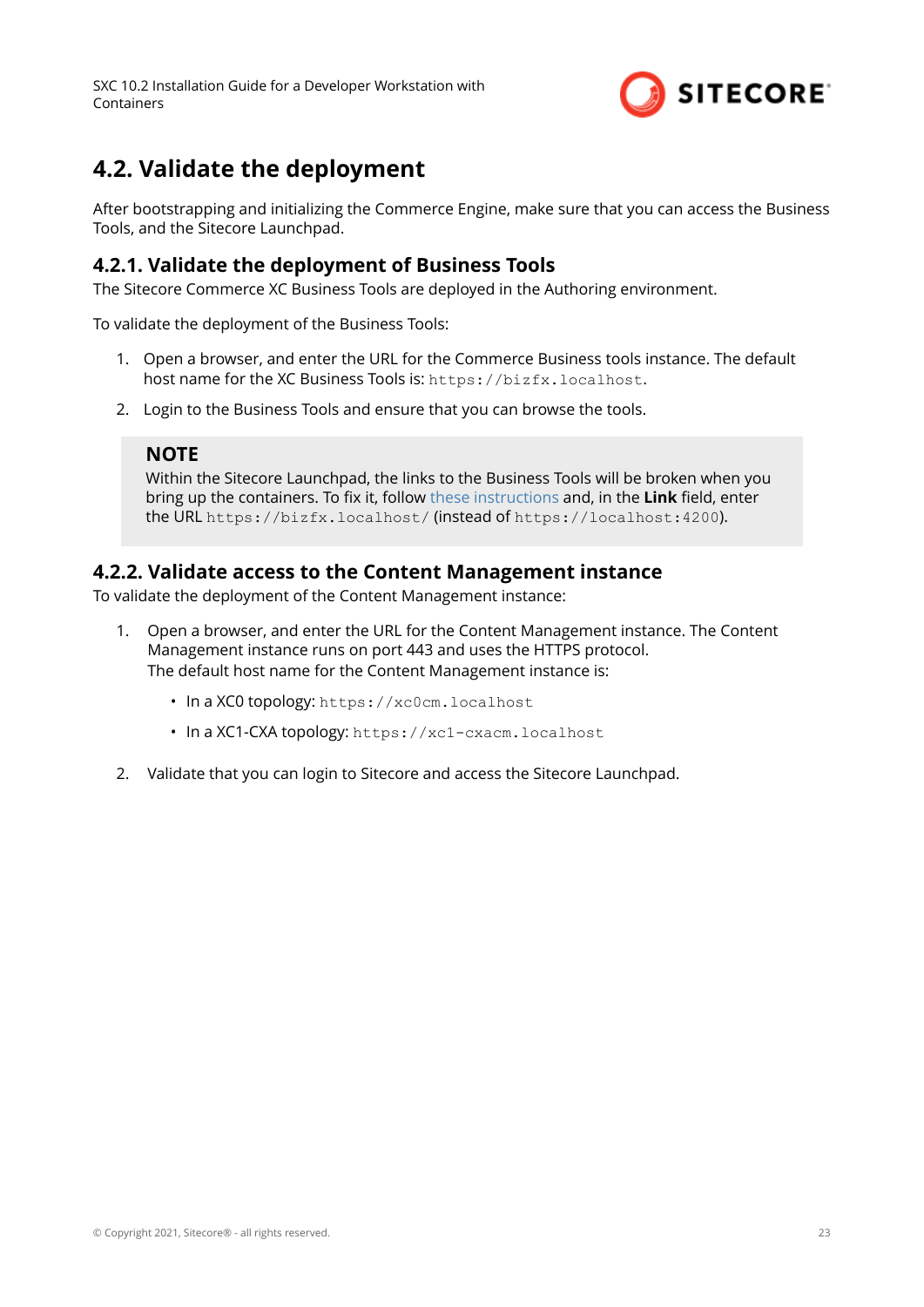

# <span id="page-23-0"></span>**4.3. Configure user accounts**

After you have deployed your Sitecore XC solution, you must create user accounts and assign the appropriate roles.

### **NOTE**

Every Sitecore XC user who requires access to the Business Tools must have the *Commerce Business User* role assigned, at a minimum.

You [create users](https://doc.sitecore.com/developers/102/platform-administration-and-architecture/en/create-a-user.html) and [assign roles](https://doc.sitecore.com/developers/102/platform-administration-and-architecture/en/add-a-user-to-a-role.html) using the **User Manager** tool on the **Sitecore Launchpad**.

Refer to the [User roles and permissions](https://doc.sitecore.com/developers/102/sitecore-experience-commerce/en/user-roles-and-permissions.html) topic for information on the pre-defined roles and associated permissions for the Sitecore XC Business Tools.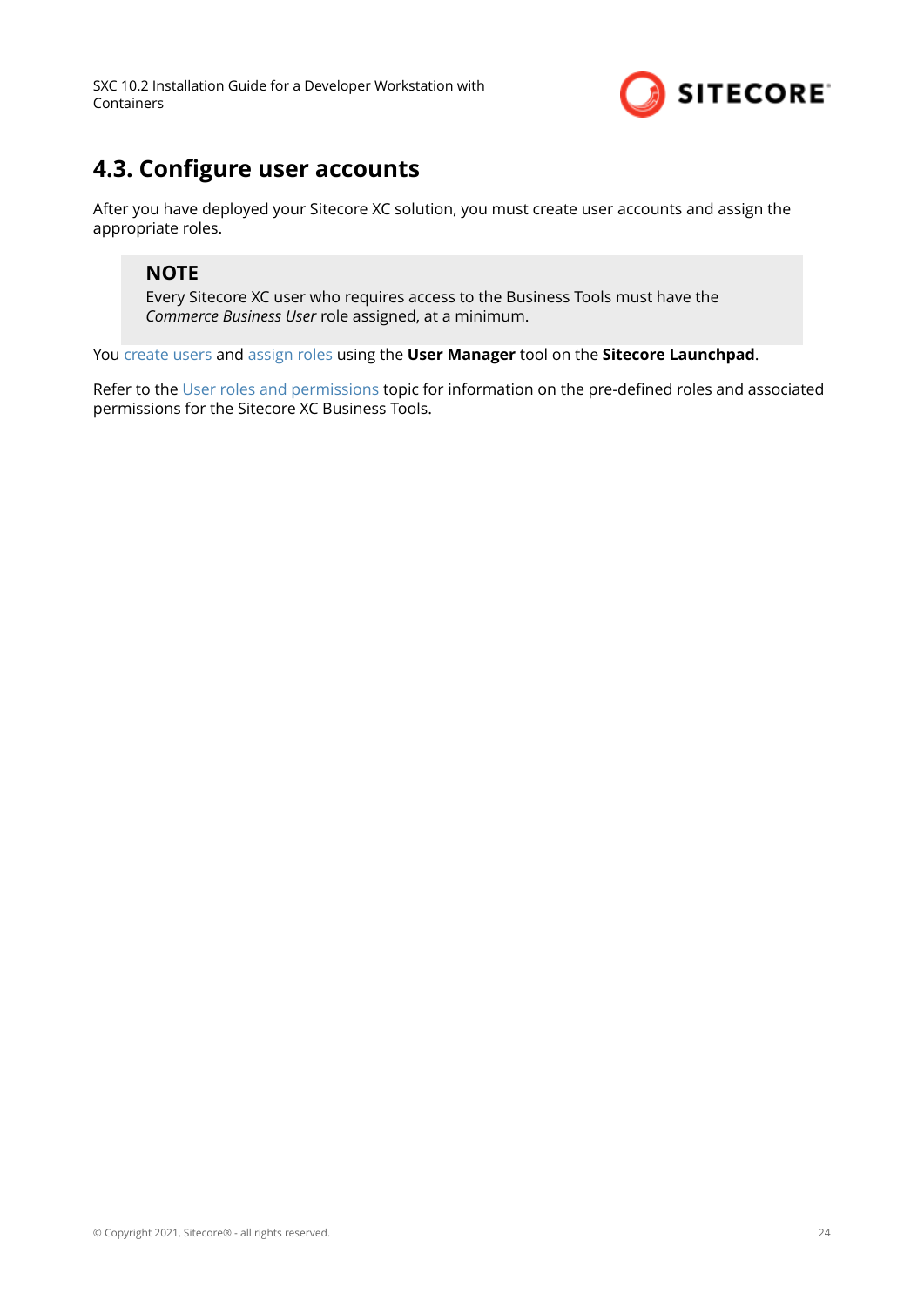

## <span id="page-24-0"></span>**4.4. Generate catalog templates**

After you have deployed your Sitecore XC solution, you must refresh the cache and generate catalog templates, then republish the site.

You can perform both of these operations from the **Content Editor** on the **Sitecore Launchpad**.

To generate catalog templates:

- 1. Open a browser, and login to the **Sitecore Launchpad** (in a container deployment, the URL is https://xc1-cxacm.localhost/sitecore)
- 2. Click on **Content Editor**.
- 3. In the Content Editor, click on the **Commerce** tab.
- 4. Click on **Refresh Commerce Cache** (in the **Caches** tile).
- 5. Click on **Update Data Templates** (in the **Catalog** tile)**.**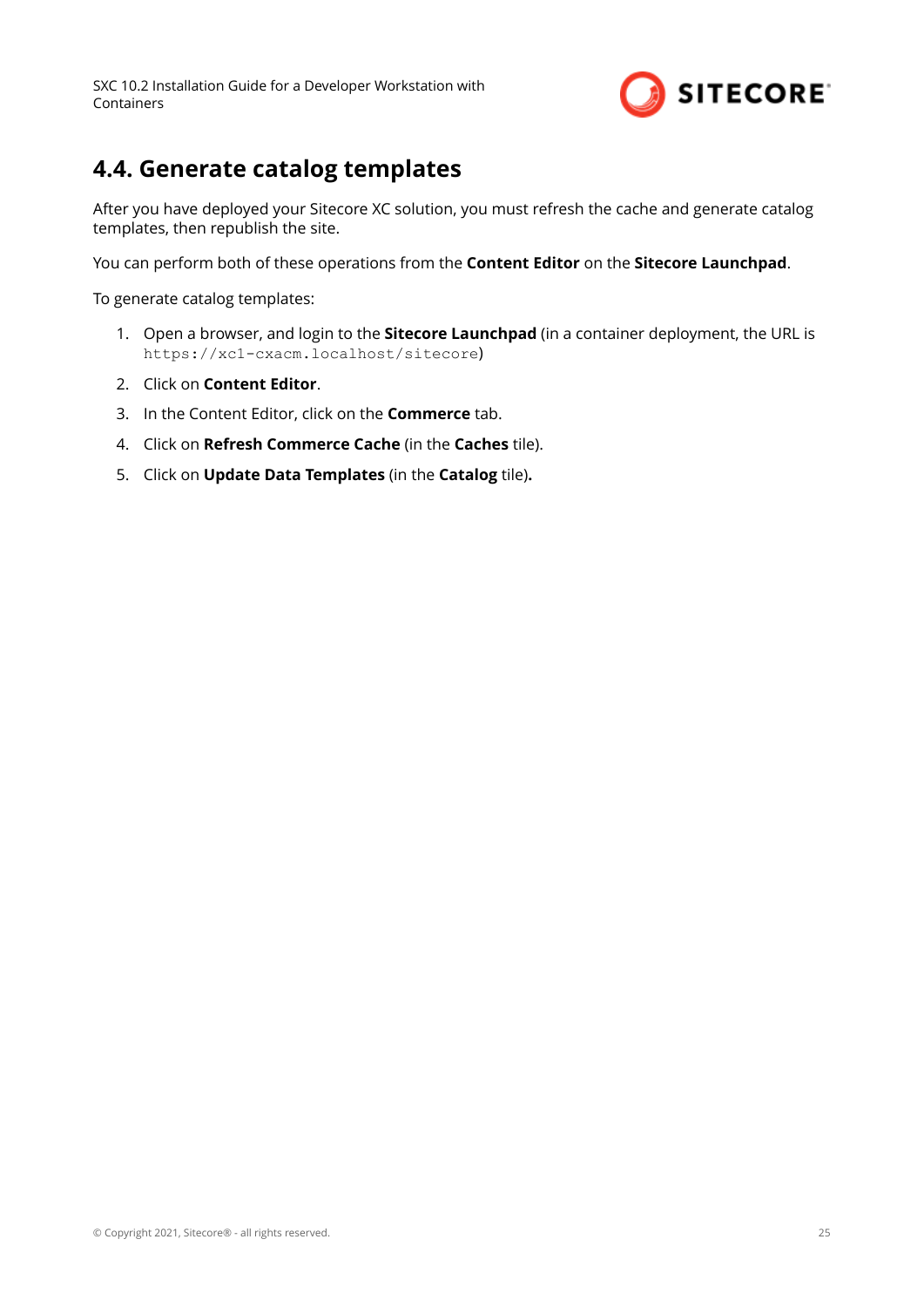

# <span id="page-25-0"></span>**4.5. Perform full rebuild of Commerce indexes**

After you initialized your environments with Commerce data (for example, the sample AdventureWorks or Habitat environments), you must rebuild the following Commerce indexes using Postman:

- Catalog Items
- Promotions
- Price Cards

To rebuild :

- 1. In the Postman **Collections** pane, expand the *SitecoreCommerce\_DevOps* collection.
- 2. Open the *Minions* folder, and execute the following request:
	- *Run FullIndex Minion Catalog Items* request.
	- *Run FullIndex Minion Promotions* request.
	- *Run FullIndex Minion PriceCards*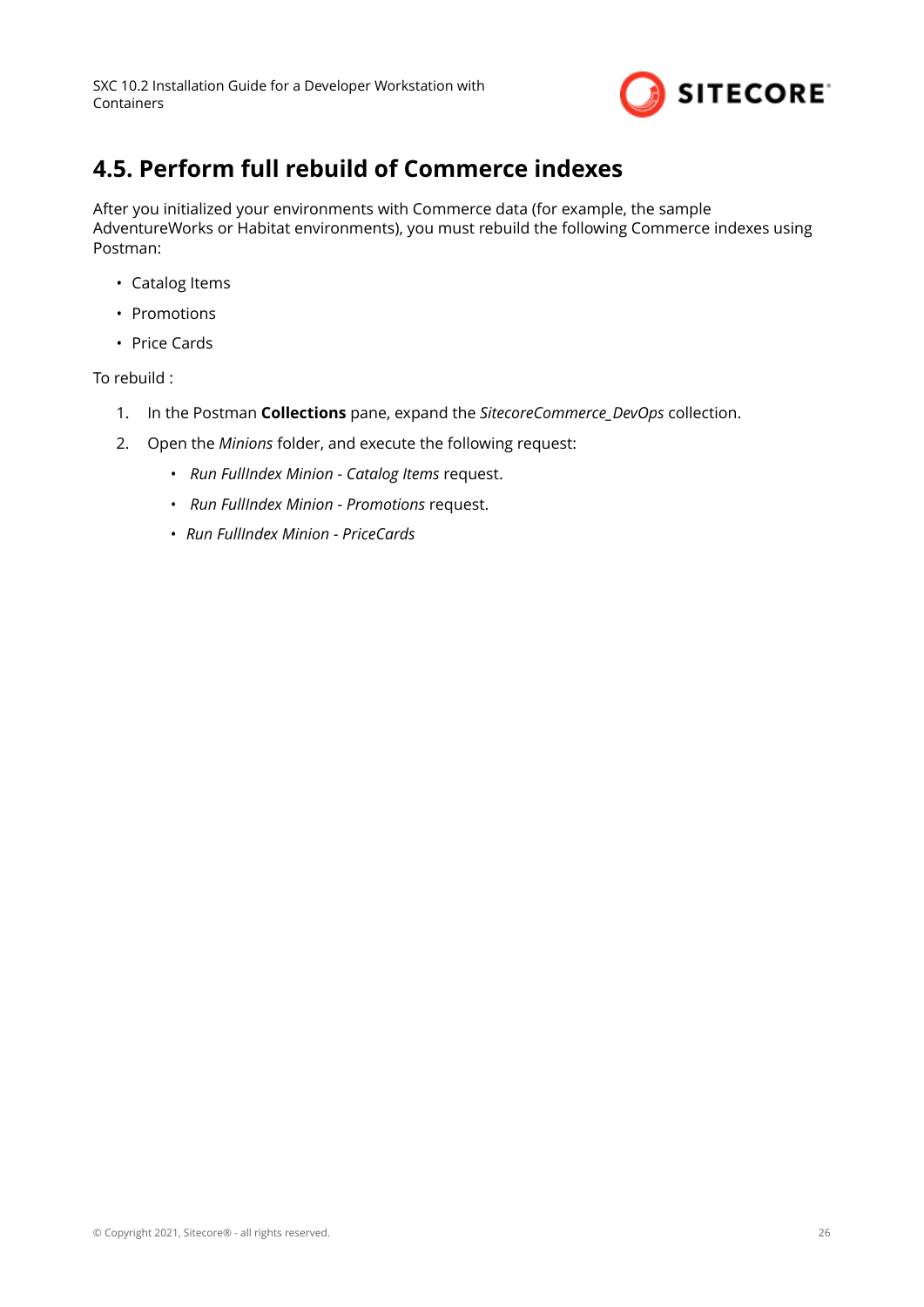

## <span id="page-26-0"></span>**4.6. Populate Solr managed schema**

To populate Solr managed schema:

- 1. Login to Sitecore
- 2. Open Sitecore Control Panel and, in the **Indexing** section, click **Populate Solr Managed Schema**.
- 3. In the **Schema Populate** dialog, select the Sitecore index for which to populate schema. At a minimum, you must select the Sitecore Web index (**sitecore\_web\_index**) and Sitecore Master index **(sitecore\_master\_index**).
- 4. Click **Populate**.

# **4.7. Manually rebuild Sitecore XP indexes**

There are situations where you need to completely rebuild Sitecore search indexes, for example, when you deploy to a production environment, when you have new or changed content to re-index, when indexes are out of date, or when indexes have been corrupted.

You can manually trigger a complete rebuild of the Sitecore master and web indexes to ensure that they reflect the latest changes in your Commerce data. The following procedure shows how to rebuild Sitecore XP indexes using the Sitecore Control Panel, but there are other ways to perform a complete rebuild of Sitecore search indexes.

Alternatively, you can perform a partial update of the Sitecore master and web indexes, by only reindexing Commerce content within those indexes, [using Postman API requests](https://doc.sitecore.com/developers/102/sitecore-experience-commerce/en/rebuild-a-commerce-search-index-using-postman.html).

### **NOTE**

It is best practice to rebuild each index separately. It does not matter which one you choose to build first.

To rebuild a Sitecore search index :

- 1. From the **Sitecore Launchpad**, open the **Control Panel**.
- 2. In the **Indexing** section, click **Indexing Manager**.
- 3. In the **Indexing Manager** dialog box, select **sitecore\_master\_index** and click **Rebuild**.
- 4. When the Sitecore master index is rebuilt, repeat the steps above to rebuild the **sitecore\_web\_index**.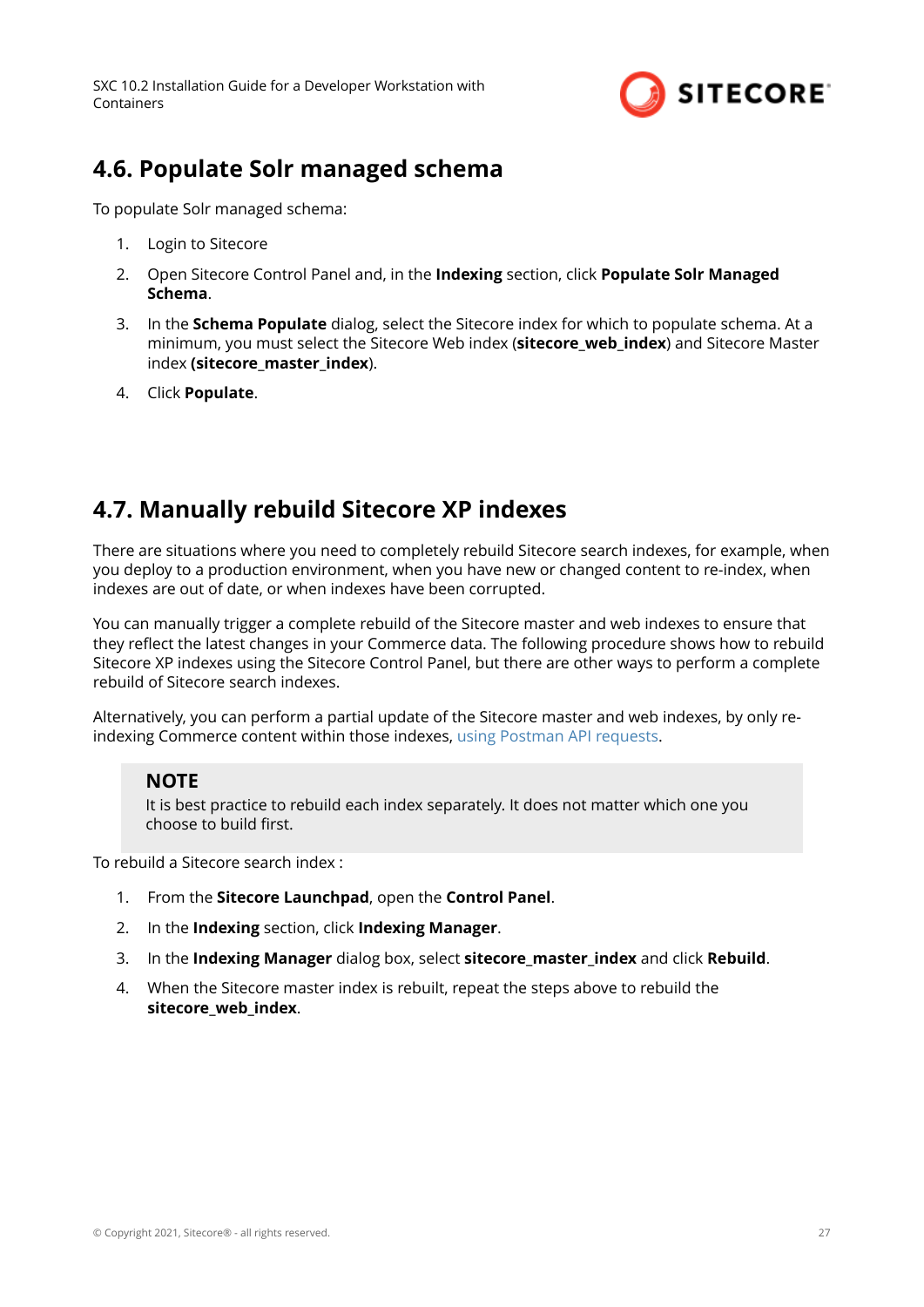

# <span id="page-27-0"></span>**4.8. Create an SXA Storefront tenant and site**

If your deployment topology includes the SXA Storefront and you to want to use the SXA Storefront site as a starting point to create your own e-commerce site, you must create a new tenant and storefront site using [this procedure.](https://doc.sitecore.com/developers/102/sitecore-experience-commerce/en/create-a-commerce-tenant-and-site.html)

## **NOTE**

In deployment using Kubernetes, the SXA Storefront site is functional only after you complete all post-deployment steps.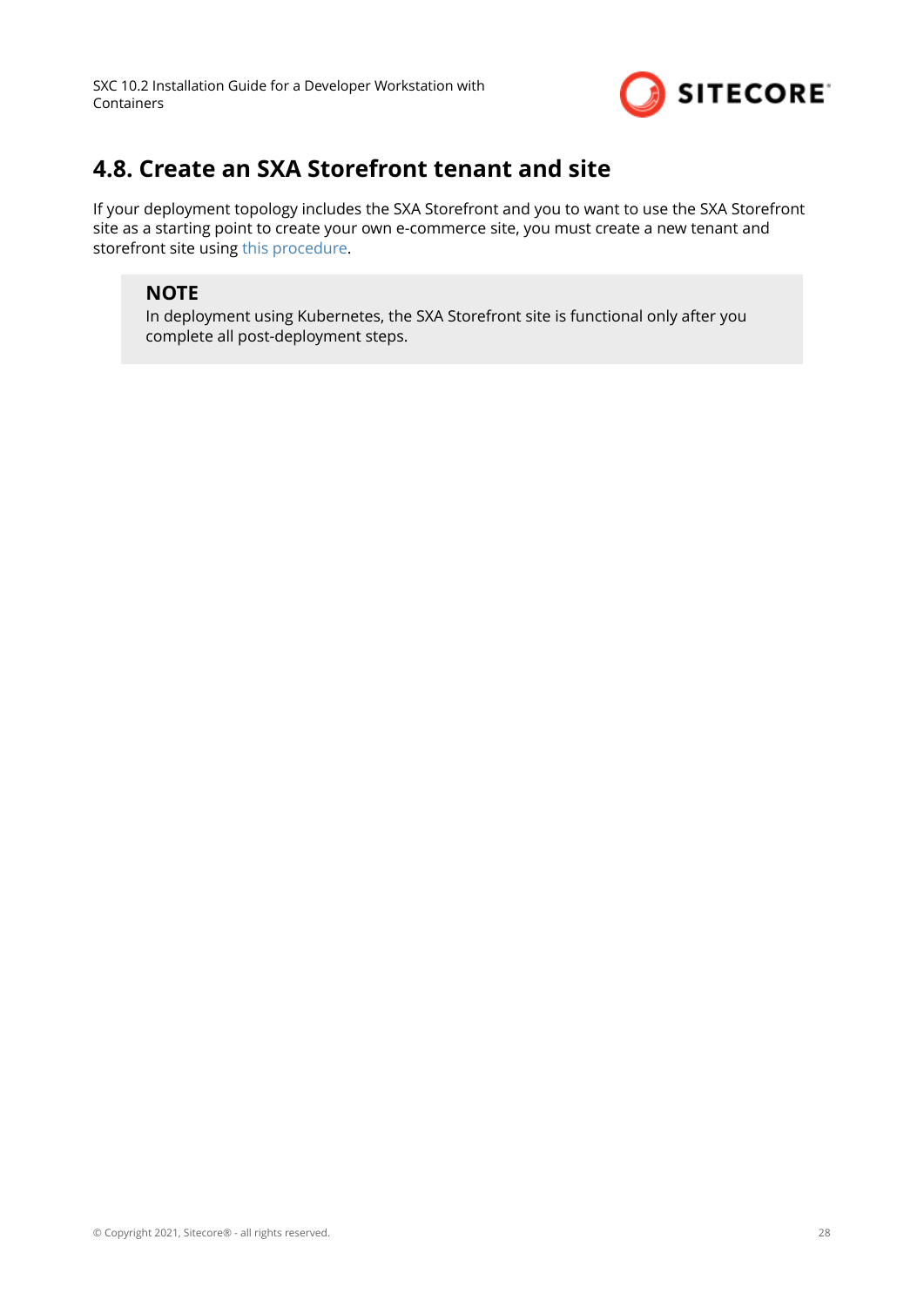

# <span id="page-28-0"></span>**4.9. Clean up a workstation environment**

You can stop or completely remove workstation environment.

To stop a Docker Compose environment without removing its contents, run:

docker-compose stop

To resume a previously stopped Docker Compose environment, run:

docker-compose start

To remove a Docker Compose environment and all the non-mounted volumes, run

docker-compose down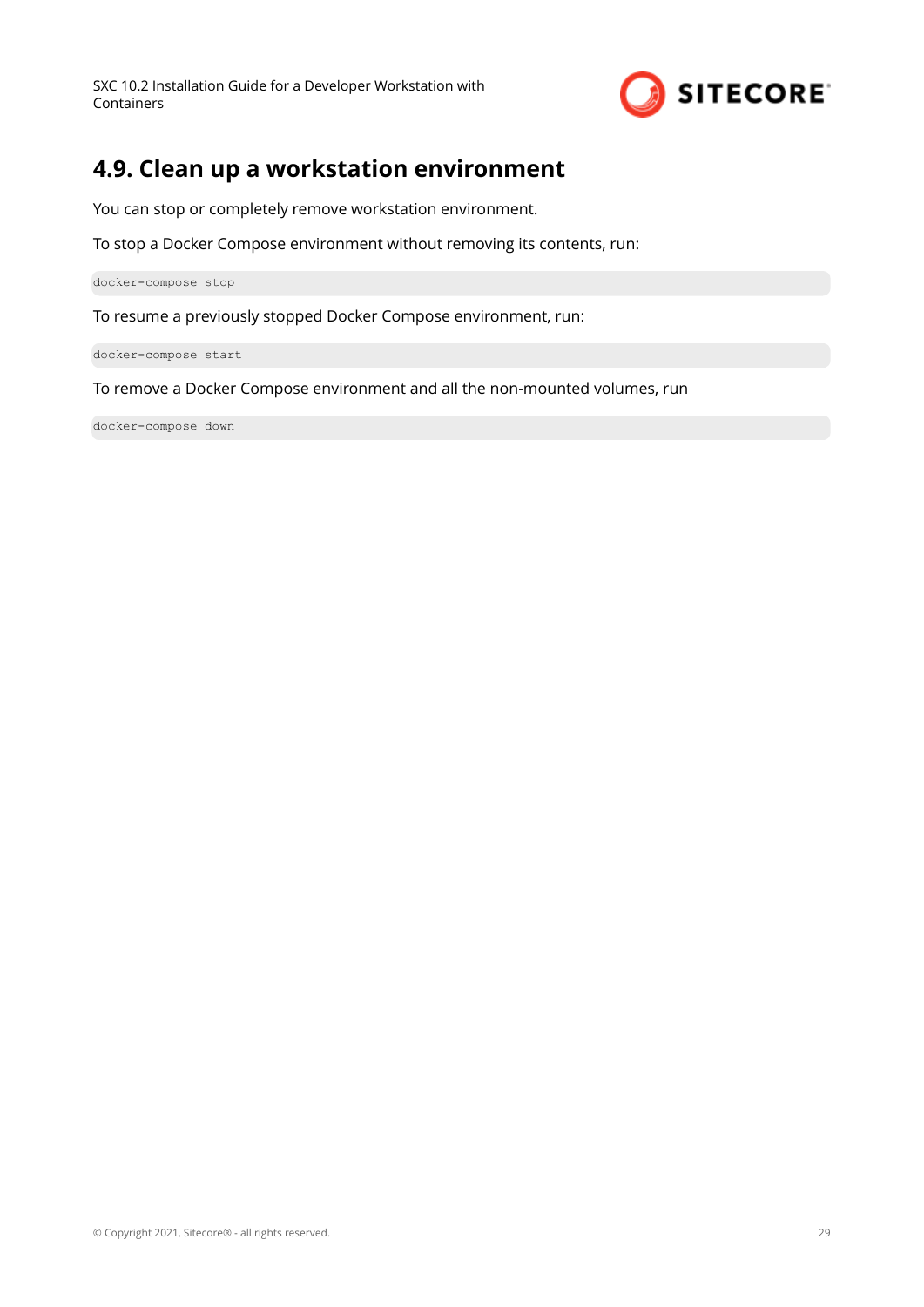

# <span id="page-29-0"></span>**5. Appendix A: Using existing Solr and SQL services in a Commerce Docker deployment**

How to configure a Commerce Docker deployment to use existing instances of Solr and SOL hosted services.

The Sitecore.Commerce.Container.SDK package includes sample container images for SQL and Solr services. These sample services allow you to deploy a complete, new working sample solution. However, there are scenarios where you might want to convert an existing, non-containerized Commerce deployment to a containerized Commerce Docker deployment, and having this deployment use your existing instance of Solr and SQL services. The following information provides basic, common instructions for deploying the Sitecore XC sample containerized solution with Docker, but using an existing instance of Sorl and SQL services.

### **NOTE**

This information is provided as guidance and, depending on your customizations or other circumstances specific to your Commerce deployment, additional configuration could be required.

# **5.1. Configure a Commerce Docker container deployment to use an existing SQL service**

To configure your Commerce container deployment to use an existing SOL service instance:

- 1. In the Sitecore.Commerce.Container.SDK package, open the <topology>/.env file, and update the environment variables to match the configuration of your existing SQL environment (if these variables are being used in your own deployment). For example, ensure that:
	- The value of the SQL\_SA\_PASSWORD and the SQL\_SERVER, SQL\_SA\_LOGIN variables matches the value in your existing (non-container) SQL environment.
	- The value of the SITECORE ADMIN PASSWORD matches the value in your existing (noncontainer) deployment.
	- All  $*$  DB variable values match the database names in your existing SQL environment.
- 2. Open the  $d$ ocker-compose.yml file, and remove both the mssql: and the mssql-init: service sections from the file to prevent them from deploying the sample service.
- 3. In the docker-compose.yml file, other services depend on the mssql: or the mssql-init: service being either *started* or *healthy*. Remove these dependencies on the MSSQL and MSSQL-INIT services to avoid the following type of errors during deployment: ERROR: Service '<service name>' depends on service 'mssql' which is undefined. For example, the following shows a dependency that must be removed, where the cd service depends on the health of the MSQL service: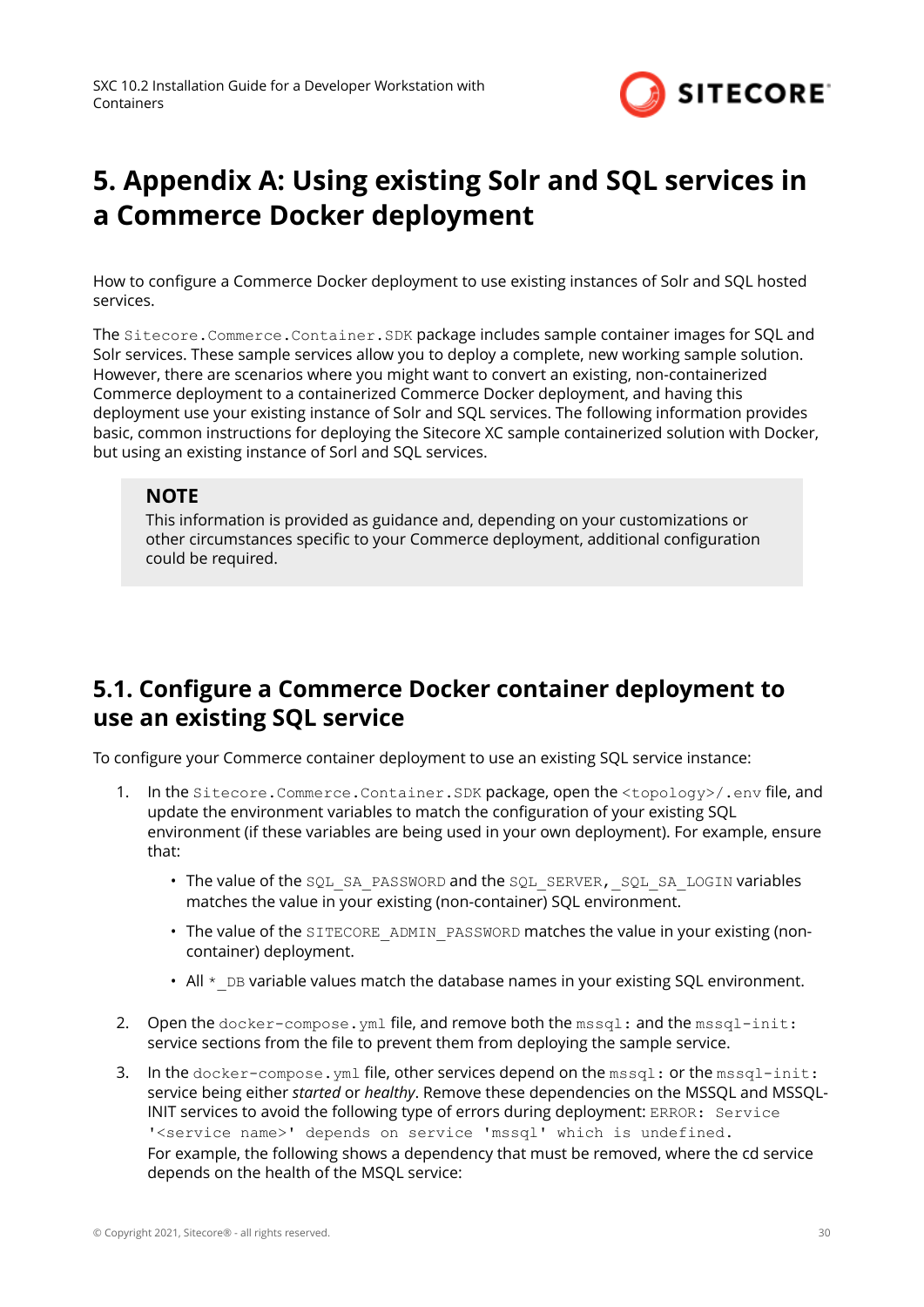

```
cd:
     isolation: ${ISOLATION}
     image: ${XC_NONPRODUCTION_SITECORE_DOCKER_REGISTRY}sitecore-xc1-cd:${XC_PACKAGES_TAG}
       depends on:
            mssql-init:
               condition: service_healthy
```
- 4. In the docker-compose.yml file, search for all instances of Sitecore ConnectionStrings variables, and update the connection string value with the existing SQL service instance. For example, in the section that contains the  $cd$ : configuration, update the following connection strings with the connection string information from your existing non-containerized deployment:
	- Sitecore ConnectionStrings Security
	- Sitecore ConnectionStrings Web
	- Sitecore ConnectionStrings Messaging
	- Sitecore ConnectionStrings ExperienceForms
	- Sitecore ConnectionStrings Exm. Master
- 5. In the docker-compose.yml file, for each Commerce Engine service environment section, for example COMMERCEENGINE\_AppSettings\_\_EnvironmentName: HabitatShops, COMMERCEENGINE\_AppSettings\_\_EnvironmentName: HabitatMinions, COMMERCEENGINE AppSettings EnvironmentName: HabitatAuthoring, update the value of following parameters to your SQL server host name:
	- COMMERCEENGINE\_GlobalDatabaseServer: <YOUR SQL SERVER HOST NAME>
	- COMMERCEENGINE\_SharedDatabaseServer: <YOUR SQL SERVER HOST NAME>
- 6. In the docker-compose.yml file, search for any other references to MSSQL or other configuration related to MSSQL, and update the values to match the configuration of your existing, non-containerized MSSQL service.

## **5.2. Configure a Commerce Docker container deployment to use an existing Solr service**

To configure a Commerce container deployment to use your existing Solr service instance:

- 1. In the Sitecore.Commerce.Container.SDK package, open the <topology>/.env file, and update the environment variables to match the configuration of your existing Solr environment (if these variables are being used in your own deployment). For example, ensure that:
	- The value of the SOLR CORE PREFIX NAME is configured to the correct Solr core prefix.
	- The value of the SOLR COMMERCE PREFIX NAME is configured to the correct Solr core prefix.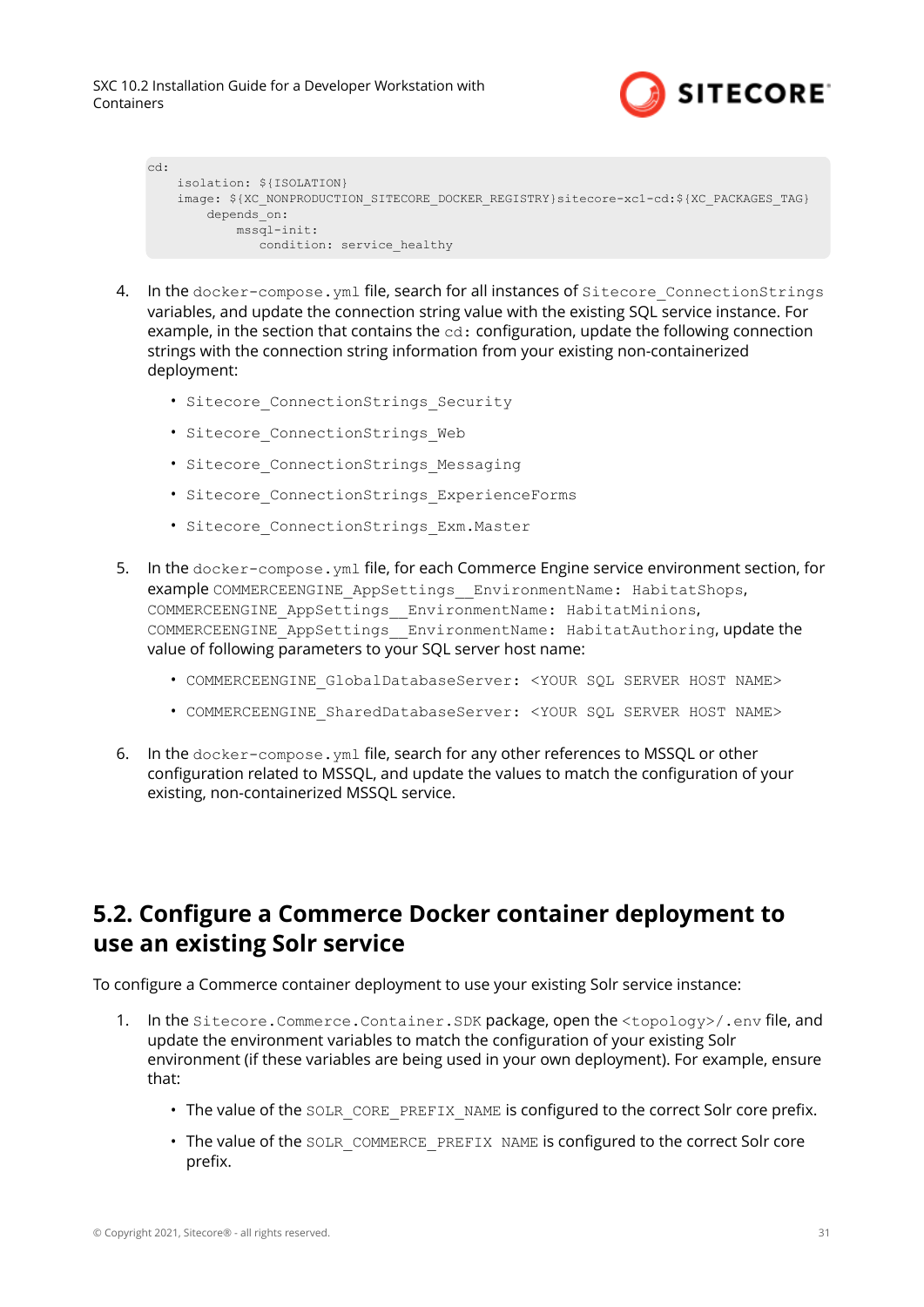

- <span id="page-31-0"></span>2. Open the docker-compose,  $vm1$  file, and completely remove the solr: and the solr-init: configuration sections from the file, to prevent the deployment of the sample solr service.
- 3. In the docker-compose.yml file, other services have dependencies on the condition solr or solr-init service, either being *started* or *healthy*. Remove these dependencies on the Solr service, otherwise the following error occurs during deployment: ERROR: Service '<service name>' depends on service 'Solr' which is undefined. The following shows a dependency example, where the xdbsearch service depends on the condition of the Solr service:

```
xdbsearch:
    isolation: ${ISOLATION}
   image: ${XC_NONPRODUCTION_SITECORE_DOCKER_REGISTRY}sitecore-xc1-xdbsearch:$
{XC_PACKAGES_TAG}
   depends on:
        xdbcollection:
            condition: service_started
         solr:
            condition: service_started
```
- 4. In the docker-compose.yml file, update all instances of the Sitecore ConnectionStrings Solr. Search: parameter to match the value of the Solr connection string used in your deployment.
- 5. Search for any other references or configuration related to SOLR, and update their value to match the configuration of your existing, non-containerized Solr deployment.

# **5.3. Prepare for deployment**

After you have updated the .env and the docker-compose files to match the configuration of your own instance of SSQL and Solr services, prepare the required files and certificates.

# **5.4. Additional consideration when deploying the containerized solution**

To deploy Sitecore XC developer workstation using containers, follow [these instructions.](#page-16-0)

The following are considerations when checking the health status of Docker containers:

- If any container has an unhealthy status, verify the connection string to ensure they are correct.
- If the status of any container related to Xconnect is unhealthy, and you have confirmed that the connection strings are valid, ensure that in the Xdb.Collection.ShardMapManager database, the ShardManagement.ShardsGlobal table specifies the correct Servername value.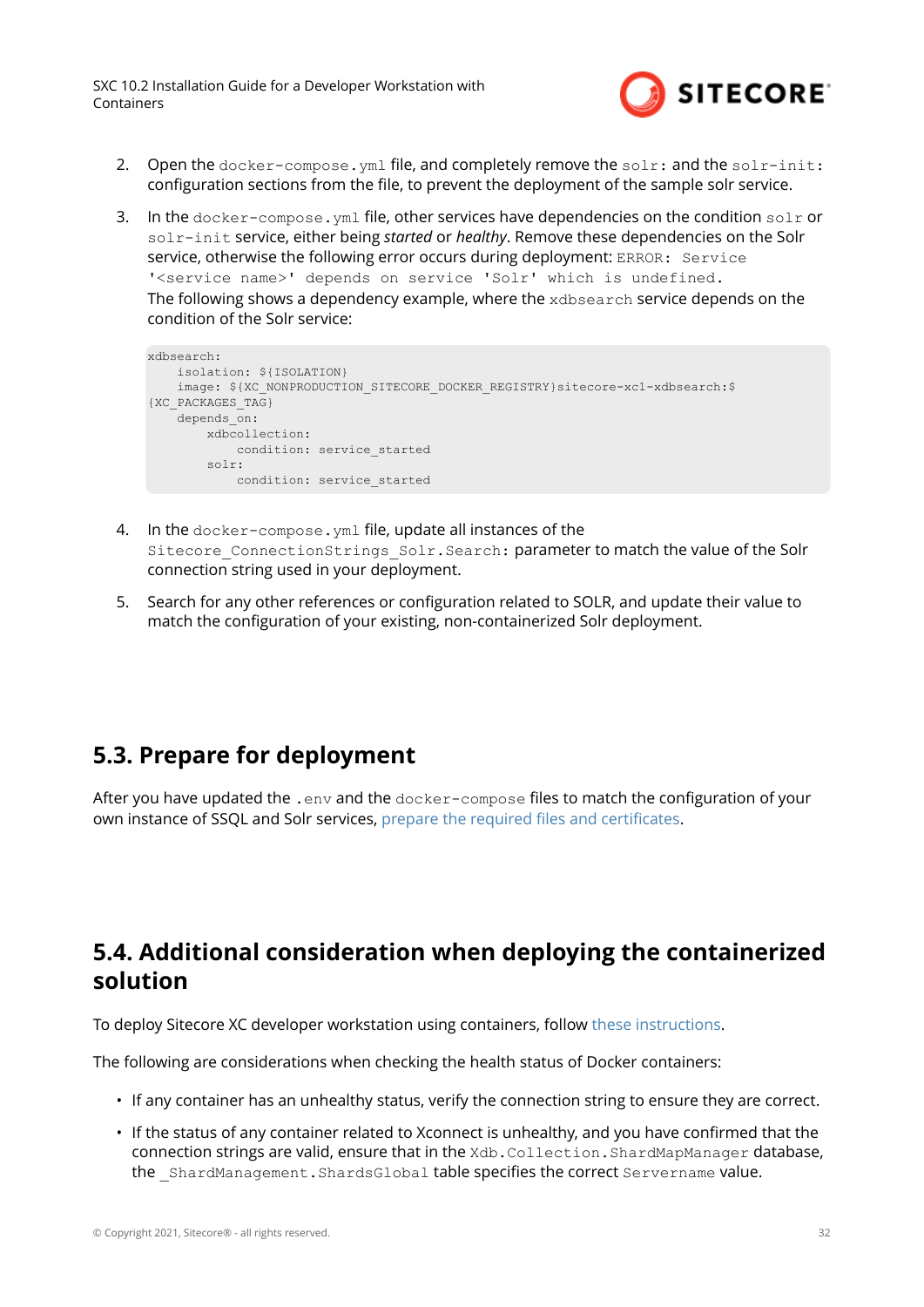

# <span id="page-32-0"></span>**5.5. Post-deployment steps when using an existing SQL service instance**

The post-deployment requirements when using an existing SQL service are different than in a new deployment. When you deploy using existing services, you only need to perform the following postdeployment tasks:

1. Setup the Postman environment to use the appropriate environment variables, and then bootstrap the Commerce Engine. This step is required to update the Global database with your own environments.

### **NOTE**

You can follow [these steps](#page-19-0) to setup the environment using your own values, and to bootstrap the Commerce Engine. You do not need to initialize the environment.

2. Restart the Commerce Engine containers to ensure the environment updates are applied.

### **NOTE**

For a deployment with a storefront, the required domains.config configuration is missing from the container. You must update the  $\backslash$  containers \cm\domains-shared\domains.config file (and the same file under \containers\cd\ if applicable) to include configuration specific to your storefront.